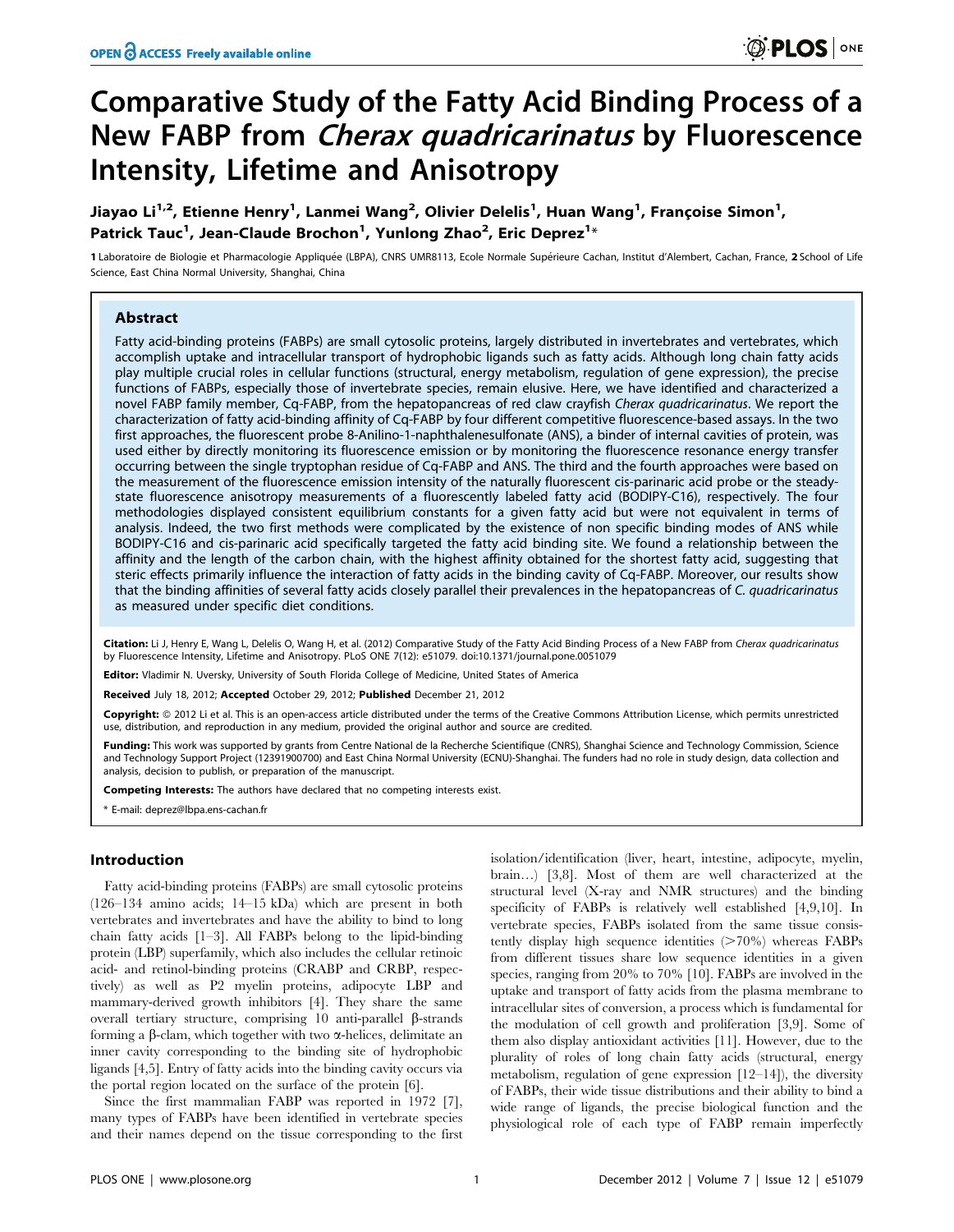understood. The situation is even more complicated considering that specialized functions for each FABP probably depend on their tissue-specific locations.

Regarding the invertebrate species, the number of identified FABPs is only about 50 since the first invertebrate FABP was identified in the desert locust Schistocerca gregaria [15]. Whereas a large number of vertebrate FABPs have been extensively studied phylogenetically and for ligand-binding specificities, relatively less information is available regarding invertebrate FABPs. Recently, molecular biology, gene expression profile and structural studies have substantially increased the information related to the evolutionary and the cellular diversity of invertebrate FABPs [1,2,16,17]. Invertebrate FABPs display low sequence identities with vertebrate FABPs, even though a rather modest but significantly higher sequence identity exists with the H-FABP type (Heart) [1,18,19]. Taking into account that the vertebrate H-FABP group has a wide distribution and multiple functions (in contrast to other groups which are more specialized), one can reasonably assume that invertebrate FABPs may also ensure a wide spectrum of biological functions [1,20]. However, our knowledge about the physiological role(s) of invertebrates FABPs remains strongly limited and only little information is available regarding fatty acid binding properties of the invertebrate LBP subgroup. Until now, such studies are restricted to a few species such as Schistocerca gregaria, Locusta migratoria, Metapenaeus ensis, Manduca sexta, Eriocheir sinensis [15,17,21,22].

As a major energy source and a structural element of phospholipid membranes, fatty acids play an important role during the development of decapod crustaceans. At the reproduction stage, the red claw crayfish Cherax quadricarinatus requires a large amount of fatty acids to meet the need of gonad development, some essential fatty acids have also been shown to be crucial for gonad maturation and brood quality [23]. In the present work, a new FABP gene was cloned from the hepatopancreas of C. quadricarinatus and the corresponding recombinant protein, Cq-FABP, was expressed in Escherichia coli and purified. We report here the characterization of ligand-binding affinity of Cq-FABP by four different fluorescence-based approaches. In all approaches, fatty acid binding properties were investigated by competitive binding assays. In the two first approaches, the classical fluorescent probe 8-Anilino-1-naphthalenesulfonic (ANS), which binds to internal binding cavities of protein, was used either by directly monitoring its fluorescence emission or by monitoring the fluorescence resonance energy transfer (FRET) occurring between the single tryptophan residue of Cq-FABP and ANS. We show that, using these two approaches, data analysis must be conducted with caution particularly due to a strong propensity of ANS to bind to secondary binding sites of Cq-FABP. By contrast, the third and the fourth approaches, using either the steady-state fluorescence intensity of the naturally fluorescent cis-parinaric acid probe or the steady-state fluorescence anisotropy of a fluorescently labeled fatty acid (BODIPY-C16), respectively, did not suffer from above-mentioned analytical difficulties -  $i.e.$  due to the existence of ''non specific'' binding modes - and are then appropriate for a systematic comparison of fatty acid binding properties. Our results show that the binding affinities of several fatty acids (palmitic acid (PA), oleic acid (OA), linoleic acid (LA), cis-5,8,11,14,17 eicosapentaenoic acid (EPA) and cis-4,7,10,13,16,19-docosahexaenoic acid (DHA)) strongly parallel their prevalences as previously measured under specific diet conditions in the hepatopancreas of *C. quadricarinatus* [23].

# Materials and Methods

#### Cloning of the full-fength Cq-FABP cDNA

The cDNA encoding the entire Cherax quadricarinatus fatty acid binding protein (Cq-FABP) was cloned from its hepatopancreas. Total RNA was isolated from the hepatopancreas of red claws (intermolt period) using Trizol reagent according to the manufacturer's instructions (Invitrogen, Carlsbad, CA, USA). Total RNA (700 ng) was first converted into cDNA by reverse transcription using a Super-Script First-Strand Synthesis System for RT-PCR Kit (Invitrogen, Carlsbad, CA, USA). To amplify a fragment of Cq-FABP, a pair of degenerate PCR primers (Cq-FABP-PF1: 5'-GCA YTN GGC GTC GGN ATG ATG-3' and Cq-FABP-PR1: 5'-YTG NGT GTC NGT GAA YTC YCT-3') were designed based on the conserved amino acids sequences of FABPs from other crustacean species. PCR amplification was carried out as follows:  $94^{\circ}$ C for 5 min, 30 cycles of [ $94^{\circ}$ C for 30 s, 55 $^{\circ}$ C for 30 s,  $72^{\circ}$ C for 30 s] and  $72^{\circ}$ C for 10 min in an Applied Biosystems 2720 thermal cycler. A PCR product of 280 bp was gel-purified and ligated into the pGEM-T easy vector (Promega, Madison, WI, USA) and positive clones containing inserts of the predicted size were sequenced.

5'-RACE (5'-CTT GCT GGT CTG ACC CAA CTT CCT-3') and 3'-RACE (5'-GAC AGC AGT CAA GGG CAA GAG TG-3') primers were then designed for sequencing the flanking regions of the 280-bp fragment. The total RNA was isolated as mentioned above and mRNA was purified using the Oligotex mRNA kit (QIAGEN, Valencia, CA, USA) according to the protocol supplied by the manufacturer. The 5'- and 3'-RACE-Ready cDNA were produced by using the SMART RACE cDNA Amplification Kit (CLONTECH) according to the manufacturer's instructions with some modifications. Briefly, for the 5'-RACE-Ready cDNA synthesis, a  $5 \mu l$  mixture containing 1  $\mu$ g mRNA, 59-CDS primer, SMART II A oligonucleotide was incubated for 2 min at 70 $^{\circ}$ C and put on ice for 2 min. 2 µl of 5 $\times$  First-Strand buffer,  $1 \mu l$  of  $20 \mu M$  DTT,  $1 \mu l$  of  $10 \mu M$  dNTP Mix and  $1 \mu l$ of MMLV Reverse Transcriptase were then added (final volume, 10 µl). After incubation for 90 min at  $42^{\circ}$ C, 250 µl of Tricine-EDTA buffer was added and the mixture was further incubated for 7 min at 72 $^{\circ}$ C. The synthesis of the 3'-RACE-Ready cDNA was conducted by using the same procedure as described above for the 5'-RACE-Ready cDNA, except that another special primer was used (3'-CDS primer) in the absence of the SMART II A oligonucleotide. Finally, both 3'- and 5'-RACE-Ready cDNA were amplified in a 50-µl mixture containing  $2.5$  µl of  $3'$ - or  $5'$ -RACE-Ready cDNA, 1  $\mu$ l of 3'-RACE or 5'-RACE (10  $\mu$ M), 5  $\mu$ l of UPM (10 $\times$ ), 5 µl of Advantage 2 PCR buffer (10 $\times$ ), 1 µl of dNTP Mix (10 mM), 1 µl of Advantage 2 Polymerase Mix (50 $\times$ ) and 34.5 µl of PCR-Grade Water. PCR amplification was carried out as follows:  $94^{\circ}$ C for 4 min, 25 cycles of [ $94^{\circ}$ C for 30 s,  $60^{\circ}$ C for 30 s,  $72^{\circ}$ C for 1 min] and  $72^{\circ}$ C for 10 min. PCR products were gel-purified and sequenced, allowing the determination of the Cq-FABP ORF.

A pair of specific primers was then designed to amplify the Cq-FABP cDNA by PCR: a Nde I-tailed upstream primer (5'-CAT ATG GCT CCC ATC GCA GGC AAA T-3') and a BamH Itailed downstream primer (5'-GGG ATC CTT ACT GGC GCT TGT AGA TGC GC-3'). The amplified Cq-FABP DNA was cloned in the pGEM vector (Promega, Madison, WI, USA) to generate the pGEM-Cq-FABP vector, allowing the determination of the Cq-FABP full-length cDNA sequence. This sequence and the deduced amino acid sequence were compared with other sequences reported in NCBI's GenBank using the BLAST program.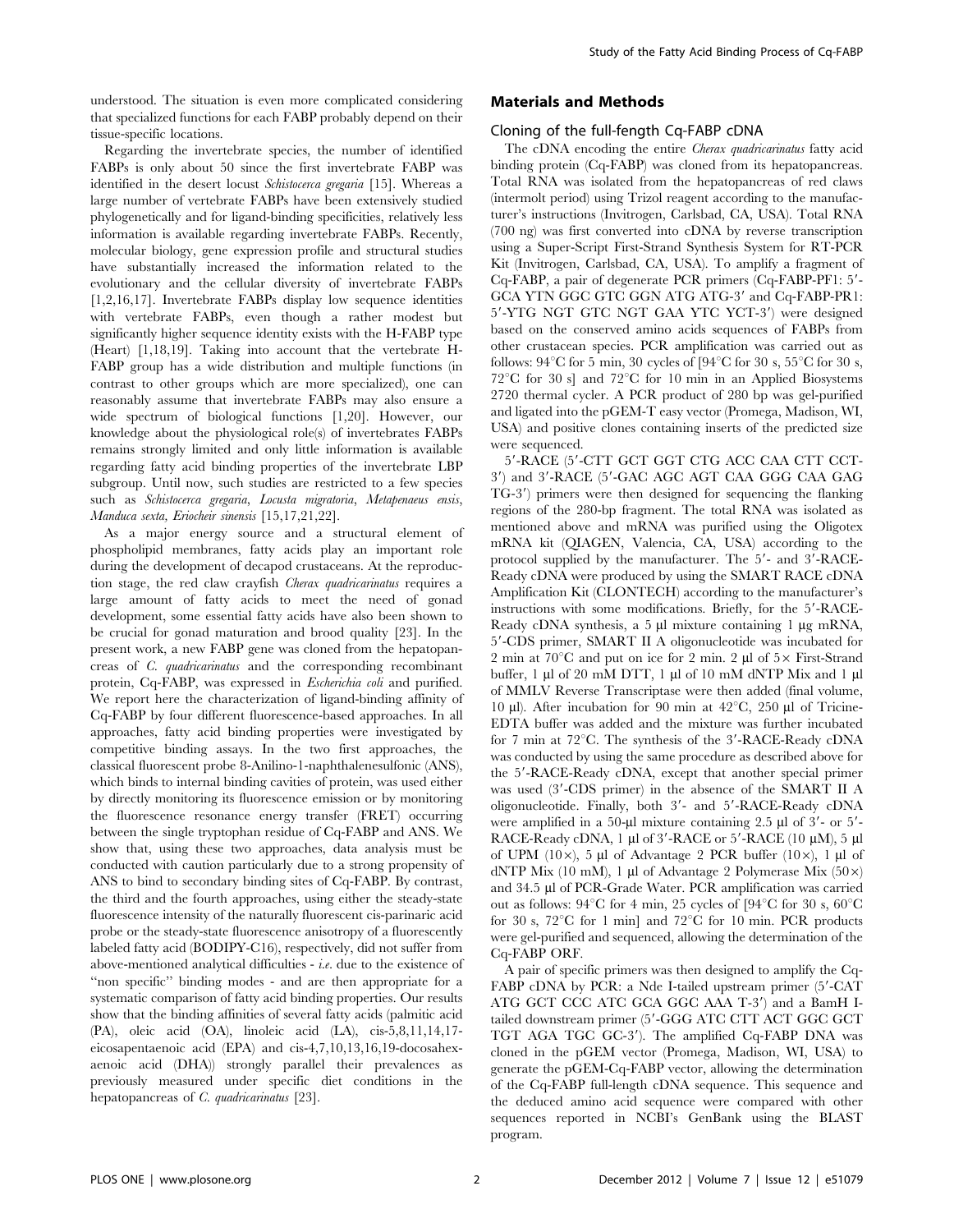## Real-time quantitative RT-PCR (qRT-PCR)

Total RNA was isolated from hepatopancreas, ovary, intestine, antennal gland, hemolymph, gills, stomach and testis as abovedescribed. Total RNA (700 ng) was reverse transcribed using a Super-Script First-Strand Synthesis System and RT-PCR kit (Invitrogen, CA, USA). Gene-specific primers for Cq-FABP (5'-TCA AGA CAG TGA GGC AAA G-3' and 5'-GCA TCT ACA AGC GCC AGT AA-3') were designed based on the sequence shown in Fig. 1A. Primers for  $\beta$ -actin mRNA were 5'-GTC CCC GTG TAT GAA GGT TT-3' and 5'-GCT GTG GTG GTG AAG GAG TAG-3'. qRT-PCR was performed using TaKaRa SYBR Premix EX Taq reagent (TaKaRa, Dalian, China) and the Mx3000p Real Time PCR System (Stratagene, CA, USA) as previously described [23]. The amount of FABP mRNA was normalized using  $\beta$ -actin mRNA.

### Bacterial expression and purification of Cq-FABP

The restriction fragment obtained from Nde I and BamH I digestion of pGEM-Cq-FABP was then ligated into the expression vector pET15b (Novagen, Madison, WI, USA) with a 6 Histagged sequence at the N-terminal end of the coding sequence. The resulting plasmid pET15b-His $_{6}$ -Cq-FABP was transformed into Escherichia coli BL21(DE3) strain (Stratagene, La Jolla, CA, USA). The bacteria were grown overnight in 20 ml LB medium containing 100  $\mu$ g/ml ampicillin, and then diluted (1/500) into 1

liter of LB medium supplemented with 100  $\mu$ g/ml ampicillin (the bacteria were grown in a 5-liter shaker flask). At an  $OD_{600 \text{ nm}}$  of 0.6–0.8, protein expression was induced in bacterial cultures by the addition of 1 mM IPTG. E. coli cultures were then further incubated for 4 hours. After centrifugation (1,600 g for 30 min at  $4^{\circ}$ C), the cell pellet was resuspended in ice-cold buffer A [50 mM Tris pH 7.5, 10 mM imidazole, 100 mM NaCl and  $4 \text{ mM } \beta$ mercaptoethanol, supplemented with a  $\mathsf{Complete}^{\mathsf{TM}}$  Protease Inhibitor Cocktail (Roche, Mannheim, Germany)], and lysed using a French Press. After centrifugation (10,000 g for 30 min at  $4^{\circ}$ C), the supernatant was filtered using a 0.45  $\mu$ m filter and incubated overnight at  $4^{\circ}$ C with Ni-NTA agarose beads (Oiagen, Courtaboeuf, France). The beads were washed twice with 20 mL of buffer A, and then, with buffer A supplemented with increasing concentrations of imidazole, from 40 to 700 mM (10 mL). The His-tagged Cq-FABP was eluted with buffer A supplemented with 1 M imidazole and dialyzed overnight against buffer B (20 mM Tris pH 7.5, 100 mM NaCl, 4 mM  $\beta$ -mercaptoethanol and 10%  $(v/v)$  glycerol). The protein was analyzed by a 15% SDS-PAGE gel and was pure  $(>95\%)$  as judged by Coomassie staining. Protein concentration was measured by the Bradford method. The protein samples were aliquoted and rapidly frozen at  $-80^{\circ}$ C. Cq-FABP preparations were systematically delipidated using Lipidex-1000 (Perkin Elmer, France), prior to binding assays. Lipidex-1000 removed protein-bound or free fatty acids at 37°C according to



Figure 1. Nucleotide and amino acid sequences of Cq-FABP. The cDNA encoding the entire Cherax quadricarinatus fatty acid binding protein (Cq-FABP) was cloned from its hepatopancreas as described in Materials and Methods. DNA sequence and the deduced amino acid sequence are shown in panel A. Underlined sequences correspond to hybridization regions of degenerate PCR primers (red; PF1 and PR1, respectively) and primers used for the RACE PCR (green; 5'-RACE and 3'-RACE, respectively). (B) Sequence alignment of Cq-FABP with other invertebrate (top) and human FABPs (bottom). The percentages of homology are indicated on the right of the sequence alignments. Multiple sequence alignment was performed using the Clustal ×2.0 program. Human FABPs: A, adipocyte; S, serum; E, epidermal; H, heart; B, brain; L, liver; M, muscle. doi:10.1371/journal.pone.0051079.g001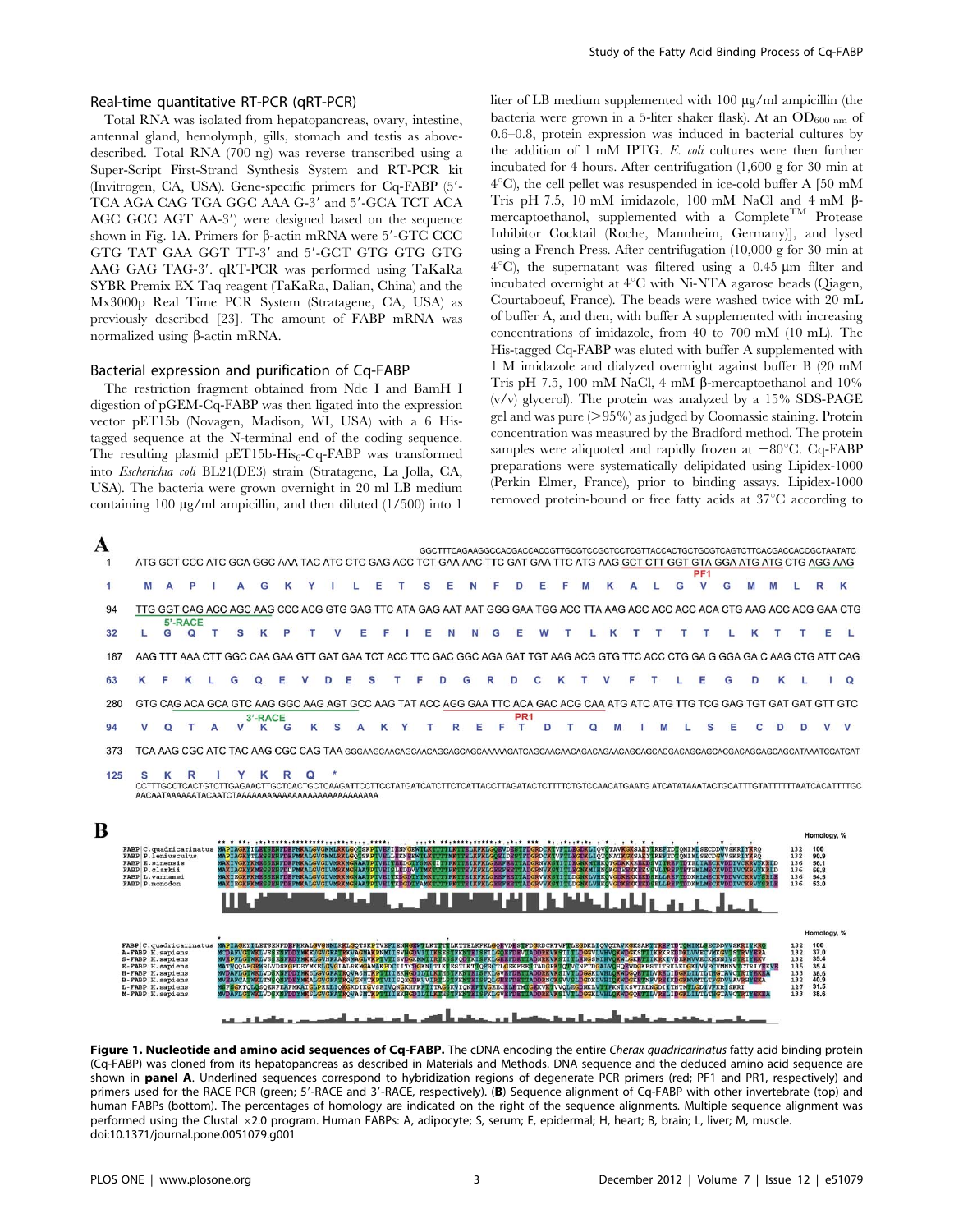[24]. Delipidation was performed according to previous studies with modifications [25,26]. Briefly, Cq-FABP was incubated at  $37^{\circ}$ C with 50% (w/v) Lipidex-1000 in 20 mM Tris pH 7.5, 100 mM NaCl. After centrifugation (4 min at 10,000 g), the supernatant was collected and the protein concentration was measured by the Bradford assay. Regarding incubation time with Lipidex-1000, three protocols were applied: (i)  $1\times15$  min; (ii)  $1\times1$  hour; (iii)  $3\times10$  min (each time using fresh Lipidex-1000). No significant difference in the binding properties of Cq-FABP was evidenced between the three protocols (tested using BODIPY-C16 in the anisotropy-based assay (see below)).

#### ANS, DAUDA and fatty acids

8-Anilino-1-naphthalenesulfonic (ANS) acid ammonium salt and 11-((5-dimethylaminonaphthalene-1-sulphonyl)amino)-undecanoic acid (DAUDA) were obtained from Sigma Aldrich (St. Louis, MO, USA) (Molar extinction coefficients in H<sub>2</sub>O:<br> $\varepsilon_{350 \text{ nm}} = 5,000 \text{ M}^{-1} \text{ cm}^{-1}$  and  $\varepsilon_{335 \text{ nm}} = 5,000 \text{ M}^{-1} \text{ cm}^{-1}$ , respectively). Palmitic acid (PA), oleic acid (OA), linoleic acid (LA), cis-5,8,11,14,17-eicosapentaenoic acid (EPA) and cis-4,7,10,13,16,19-docosahexaenoic acid (DHA) were obtained from Sigma Aldrich (St. Louis, MO, USA). Cis-parinaric acid was from Life Technologies (France) (Molar extinction coefficients in  $H_2O$ :  $\varepsilon_{320 \text{ nm}} = 70,000 \text{ M}^{-1} \text{ cm}^{-1}$ . 4,4-difluoro-5, 7-dimethyl-4-bora-3a, 4a-diaza-s-indacene-3-hexadecanoic acid (BODIPY-C16 or C16) was from Invitrogen (Cergy Pontoise, France). All fatty acids were stored at  $-20^{\circ}$ C. ANS was dissolved in buffer C (20 mM Tris pH 7.5, 100 mM NaCl). Cis-parinaric acid and nonfluorescent fatty acids were dissolved in ethanol; the final concentration of ethanol did not exceed 1% (v/v) in binding assays with cis-parinaric acid  $(0.7\%$  (v/v) in binding assays with other fatty acids). DAUDA and BODIPY-C16 were dissolved in DMSO (final concentrations of DMSO:  $\lt 0.1\%$  (v/v) and = 10% (v/v) in binding assays with DAUDA and C16, respectively). All experiments described below were conducted in buffer C unless otherwise specified.

# Titration experiments of non-fluorescent fatty acids using ANS: Steady-state fluorescence intensity measurement setup

Fluorescence emission spectra were measured at  $25^{\circ}$ C on a Cary-Eclipse spectrofluorimeter (Varian, CA, USA) equipped with a thermostated cell holder, using solutions (70 µl) placed in microcuvettes (pathlength, 0.3 cm). The binding of non-fluorescent fatty acids (PA, OA, LA, EPA and DHA) to Cq-FABP was measured indirectly by equilibrium displacement experiments using ANS as a fluorescent probe, either by measuring the fluorescence emission of ANS or by measuring the FRET between tryptophan and ANS, resulting in the quenching of donor fluorescence. The excitation wavelength was then set at 296 or 350 nm for tryptophan or ANS, respectively; the slit widths and PMT voltage were adjusted to optimize the fluorescence signal at  $25^{\circ}$ C. For titration experiments, the fluorescence emission spectrum of tryptophan or ANS was measured and the integrated fluorescence signal of tryptophan (315–360 nm) or ANS (440– 600 nm) was calculated. For samples containing high concentrations of ANS, the inner-filter effect was not negligible and was corrected [27]. UV-visible absorption spectra were carried out on a Uvikon XL spectrophotometer.

The equilibrium dissociation constant  $(K_{d,FA})$  relative to the binding of fatty acids (FA) to Cq-FABP was determined by competition experiments using ANS displacement and linear regression of the following relationship:

$$
K_{d,ANS}^{app} = \frac{K_{d,ANS}}{K_{d,FA}} \times [FA] + K_{d,ANS}
$$
 (1)

where  $K<sub>d,ANS</sub>$  is the dissociation constant relative to the binding of ANS to the fatty acid binding site,  $K_d^{app}$ <sub>ANS</sub> is the apparent dissociation constant of ANS obtained in the presence of a given fatty acid concentration.

### Titration experiments of non-fluorescent fatty acids using either cis-parinaric acid or DAUDA

Cis-parinaric acid and DAUDA were characterized by fluorescence emission in the 380–500 nm region ( $\lambda_{\text{max,em}}$ : 410 nm) and in the 480–650 nm region  $(\lambda_{\text{max,em}}: 540 \text{ nm})$ , respectively (excitation wavelengths were set at 320 or 335 nm for cis-parinaric acid or DAUDA, respectively). The fluorescence intensity enhancement upon binding to Cq-FABP was monitored on a Cary-Eclipse spectrofluorimeter as indicated above. All the fluorescence emission intensities were corrected for the inner-filter effect. The emission intensity of a given fluorophore in the presence of Cq-FABP was also systematically corrected for the emission intensity of the free fluorophore. The calculation of  $K_{d,FA}$ was performed by measuring the  $IC_{50}$  value (inhibition concentration 50%) characterizing each non-fluorescent FA. As DAUDA poorly binds to Cq-FABP (see results section), only cis-parinaric acid (CPA) was used for measuring  $IC_{50}$  values. Titration and equilibrium displacement experiments using CPA were performed in buffer C (supplemented with 10% DMSO (v/v)). For the determination of  $IC_{50}$  values, the number of complexes corresponding to  $[CPA] = 7 \mu M$  and  $[Cq-FABP] = 5 \mu M$  was varied by increasing the concentration of non-fluorescent FA. The  $IC_{50}$ value corresponds to the concentration of non-fluorescent FA that displaces 50% of CPA from the fatty acid binding site of Cq-FABP and is related to  $K<sub>d,FA</sub>$  through the Cheng-Prusoff relationship:

$$
IC_{50} = \frac{K_{d,FA}}{K_{d,CPA}} \times [CPA] + K_{d,FA}
$$
 (2)

# Titration experiments using a fluorescently labeled fatty acid: Steady-state fluorescence anisotropy measurements

The binding of 4,4-difluoro-5, 7-dimethyl-4-bora-3a, 4a-diazas-indacene-3-hexadecanoic acid (BODIPY-C16) to Cq-FABP was investigated by measuring the steady-state fluorescence anisotropy parameter using a Beacon instrument (PanVera, Madison, USA), in a cell thermostatically held at  $25^{\circ}$ C. The excitation and emission bandpass filters were centered at 488 nm  $(\pm 6 \text{ nm})$  and 525 nm  $(\pm 15 \text{ nm})$ , respectively. Titration experiments were performed in buffer C (supplemented with 10% DMSO (v/v)) by maintening a constant concentration of BODIPY-C16 (200 nM) and by adding increasing concentrations of Cq-FABP. Using a vertical direction for the polarized excitation source, the steady-state fluorescence anisotropy (r) was calculated according to:

$$
r = \frac{I_V - I_H}{I_V + 2I_H} \tag{3}
$$

where  $I_V$  and  $I_H$  correspond to the parallel (vertical) and perpendicular (horizontal) fluorescence emission intensity components, respectively. The fraction of BODIPY-C16/Cq-FABP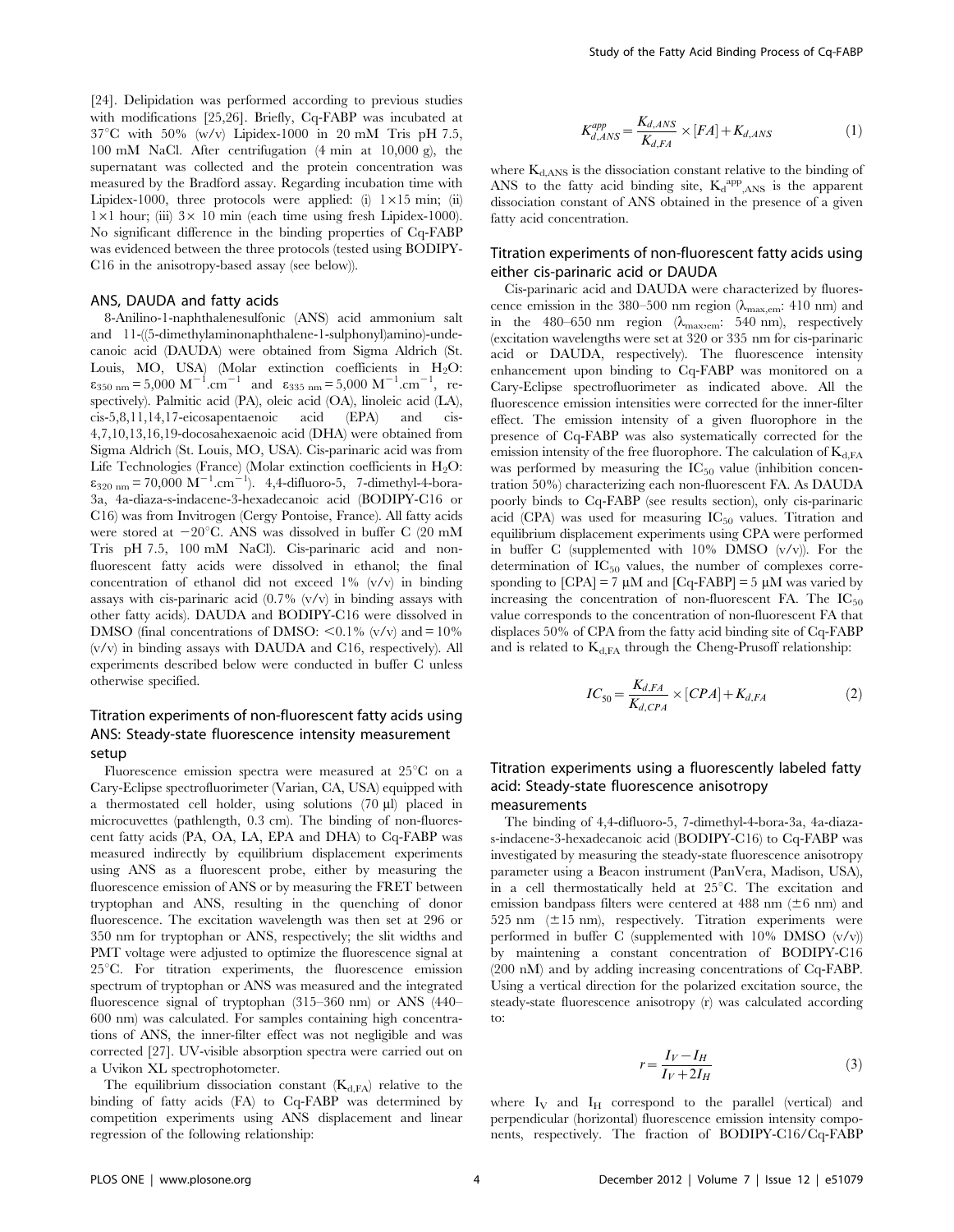complexes (i.e. the fraction of BODIPY-C16 bound to Cq-FABP),  $f<sub>b</sub>$ , was calculated using the following relationship:

$$
f_b = \frac{r - r_f}{r - r_f + (r_b - r) \times (\frac{I_b}{I_f})}
$$
(4)

where r is the measured fluorescence anisotropy value,  $r_f$  and  $r_b$ correspond to the fluorescence anisotropy values of free BODIPY-C16 (ligand in the free state, measured in the absence of Cq-FABP) and Cq-FABP-bound BODIPY-C16 (ligand in the bound state, corresponding to the maximum anisotropy value found at the plateau), respectively. This relationship takes into account the change in the fluorescence intensity of BODIPY-C16 observed along the titration (typically, the fluorescence intensity of BODIPY-C16 in the bound state,  $I_{b}$ , was found to be 40% lower than the one characterizing the ligand in the free state,  $I_f$ ). The  $K_d$ characterizing the BODIPY-C16/Cq-FABP complex  $(K_{d,C16})$  was calculated by fitting the plot of  $f<sub>b</sub>$  versus [Cq-FABP] using the Graphpad Prism 5.0 software.

The fluorescence anisotropy-based assay was also used in competition experiments to calculate the  $K_d$  values  $(K_{d,FA})$ characterizing non-fluorescent fatty acids. The measurement of the apparent  $K_d$  value characterizing the BODIPY-C16/Cq- $FABP$  complex  $(K_d^{app}, C_{16})$  under different concentration conditions for the non-fluorescent FA allows the calculation of  $K_{d,FA}$ according to:

$$
K_{d, C16}^{app} = \frac{K_{d, C16}}{K_{d, FA}} \times [FA] + K_{d, C16}
$$
 (5)

where  $K_{d,C16}$  corresponds to the  $K_d$  characterizing the BODIPY-C16/Cq-FABP complex (in the absence of any non-fluorescent FA) and  $K_d^{app}$ ,  $C16$  corresponds to the apparent dissociation constant obtained for a given concentration of non-fluorescent FA. The calculation of  $K_{d,FA}$  was also performed in an independent manner by measuring the  $IC_{50}$  value characterizing each non-fluorescent FA. In this approach, the number of complexes corresponding to  $\text{[C16]} = 200 \text{ nM}$  and  $\text{[Cq-}$  $FABP$  = 5  $\mu$ M was varied by increasing the concentration of non-fluorescent FA. The  $IC_{50}$  value corresponds to the concentration of non-fluorescent FA that displaces 50% of C16 from the fatty acid binding site of Cq-FABP and is related to  $K<sub>d.FA</sub>$  through the Cheng-Prusoff relationship:

$$
IC_{50} = \frac{K_{d,FA}}{K_{d,Cl6}} \times [C16] + K_{d,FA}
$$
 (6)

#### Time-resolved fluorescence experiments

The distribution of fluorescence lifetimes of tryptophan was determined by monitoring the intensity decay, I(t), using the single-photon counting technique [27–31]. Briefly, the excitation light pulse source was a Ti:sapphire laser (Mai Tai femtosecond laser, Spectra Physics, Mountain View, CA, USA) associated with a third harmonic generator tuned to 296 nm. The laser frequency was reduced from 80 to 8 MHz using a pulse picker (Spectra Physics). Fluorescence emission was detected by a microchannel plate photomultiplier (Hamamatsu model R3809U-05) through a monochromator (ARC SpectraPro-150) set at 340 nm  $(\Delta \lambda = 15$  nm) with the emission polarizer set at the magic angle  $(54.7^{\circ})$ . A time-correlated single-photon counting SPC-430 card (Becker–Hickl, Berlin, Germany) was used for the acquisition.

Experiments were performed at  $25^{\circ}$ C using 5  $\mu$ M Cq-FABP in buffer C. The average fluorescence lifetime values  $(\tau_m)$ , as reported in Table 1, were calculated from the lifetime distributions recovered by the maximum entropy method [28,29,32]. For example, Cq-FABP alone was characterized by three fluorescence lifetimes ( $\tau_1 = 0.6$  ns (6%),  $\tau_2 = 2.67$  ns (53%),  $\tau_3 = 3.89$  (41%);  $\tau_{\rm m}$  = 3.04 ns).

#### Results

We report the cloning and the characterization of a new member of the FABP family, designated Cq-FABP. The full-length cDNA was cloned from the hepatopancreas of red claw crayfish Cherax quadricarinatus and contained an open reading frame (ORF) of 396 base pairs corresponding to a 15-kDa protein (132 amino acids), similar in size to other FABP family members (Fig. 1A). Homologies between Cq-FABP and most of other decapoda FABPs were relatively moderate, i.e. comprised between 50% and 60%, with the highest homology obtained with Pacifastacus leniusculus (90.9%) (Fig. 1B). Homologies between Cq-FABP and human FABPs were lower (as found when comparing other decapoda and human FABPs – not shown), with the highest homologies found with B- (brain; 40.9%), H- and M-FABPs (heart and muscle, respectively; 38.6%) and the lowest homology found with L-FABP (liver; 31.5%) (Fig. 1B). Transcription profile analysis of Cq-FABP mRNA in different tissues of C. quadricarinatus, as performed by qRT-PCR (Fig. S1A in Supplementary Material), indicates a high expression level of Cq-FABP mRNA in hepatopancreas, the main digestive and storage organ for lipids which are further transported via the hemolymph to reproductive organs (e.g. ovary in females). A moderate expression level (50– 2,000-fold lower than hepatopancreas) was found in intestine, ovary, antennal gland, hemolymph and gills, while a low or very low expression level was found in stomach (10,000-fold lower than hepatopancreas) and testis (100,000-fold lower than hepatopancreas). Moreover, the expression level in hepatopancreas was found to be strongly dependent on the dietary lipid source with the highest and the lowest expression level found using commercial feed (characterized by the highest amount of long chain FA) and pork lard (characterized by a lack of long chain FA), respectively (Fig. S1B in Supplementary Material), suggesting an overall upregulation mechanism of Cq-FABP gene expression by long chain FAs.

In order to characterize the binding of several non-fluorescent fatty acids to Cq-FABP, we first determined their apparent affinities indirectly by an equilibrium displacement approach using ANS. ANS is weakly fluorescent when free in solution, however a recovery of the fluorescent signal can be observed upon binding of ANS to hydrophobic cavities of proteins [27]. This approach allows to probe the binding of non-fluorescent fatty acids to FABPs since this binding process is associated with a substantial loss of ANS fluorescence [33,34]. ANS binding properties of the Cq-FABP were then first investigated. As shown in Fig. 2A, the fluorescence intensity of ANS continuously increased upon binding to Cq-FABP. The experimental curve (curve 1) was clearly biphasic, with a hyperbolic phase followed by a linear phase. The curve 2 is a straight line that displays a slope equal to the linear phase of curve 1 and passes through the origin. The non saturable linear phase appears to be composite and originates in two major contributions. Indeed, the first one is related to the fluorescence emission of free ANS which is not negligible, especially under high concentration conditions (see experimental curve 3 in Fig. 2A; the slope is equivalent to the correction parameter q used in [33]). However, the slope of curve 3 was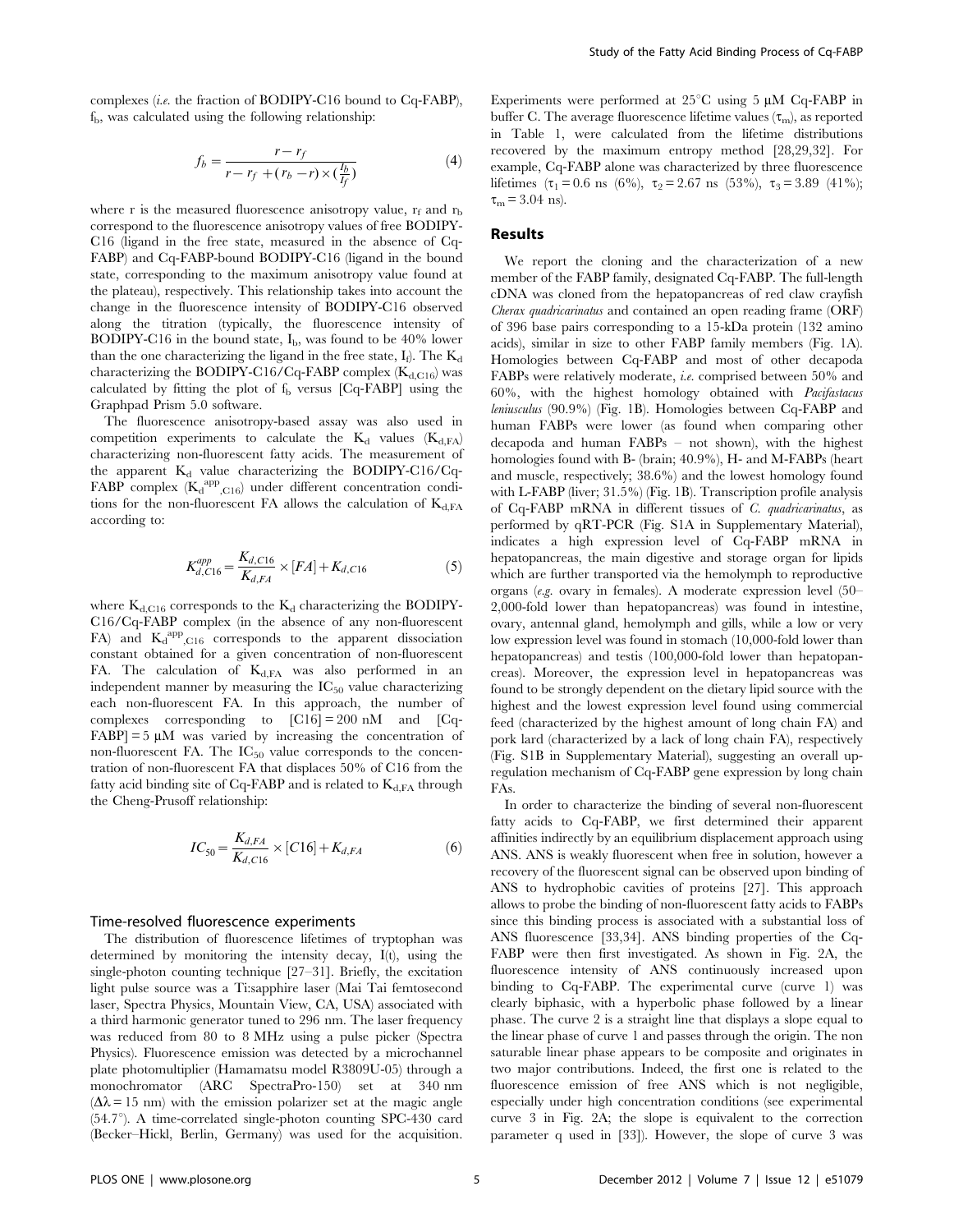Table 1. Average fluorescence lifetimes of the single Cq-FABP tryptophan under different ANS and PA concentration conditions.

|    |                                      | Average fluorescence Lifetime, $\tau_{\rm m}$ (ns) $X^2$ |        | FRET efficiency (%) <sup>a</sup> |
|----|--------------------------------------|----------------------------------------------------------|--------|----------------------------------|
|    | 5 µM Cq-FABP                         | 3.04                                                     | 1.1330 | $\overline{\phantom{a}}$         |
| 2  | 5 $\mu$ M Cq-FABP + 70 $\mu$ M PA    | 2.96                                                     | 1.2624 | ٠                                |
| 3  | 5 $\mu$ M Cq-FABP + 5 $\mu$ M ANS    | 2.85                                                     | 1.2380 | 6.2                              |
| 4  | 5 $\mu$ M Cq-FABP + 10 $\mu$ M ANS   | 2.75                                                     | 1.3958 | 9.5                              |
| 5  | 5 $\mu$ M Cq-FABP + 50 $\mu$ M ANS   | 2.39                                                     | 1.1047 | 21.4                             |
| 6  | 5 μM Cq-FABP + 50 μM ANS + 70 μM PA  | 2.77                                                     | 1.2535 | 8.9                              |
| 7  | 5 $\mu$ M Cq-FABP + 200 $\mu$ M ANS  | 2.00                                                     | 1.0655 | 34.2                             |
| 18 | 5 μM Cq-FABP + 200 μM ANS + 70 μM PA | 2.34                                                     | 1.0245 | 23                               |

<sup>a</sup>%FRET = 100 × [1 – (t<sub>m,D-A</sub>/t<sub>m</sub>)] where t<sub>m</sub> and t<sub>m,D-A</sub> correspond to the average fluorescence lifetime values of the donor (Trp) alone and in the presence of the acceptor (ANS), respectively.

doi:10.1371/journal.pone.0051079.t001

found to be significantly lower than the slope of curve 2 and the remaining apparent non saturable signal, resulting in curve 4 (Fig. 2A, inset), probably accounts for the ''non-specific'' binding of ANS to Cq-FABP (in contrast to the ''specific'' binding that corresponds the ANS binding in the fatty acid binding site) (see below). Thus, the curve 2 accounts for the fluorescence intensities of both free ANS (Ifree) and ANS bound to ''non specific'' sites (Inon-spec) and its contribution was removed from the overall binding curve (curve 1), resulting in the hyperbolic curve 5 shown in Fig. 2B that accounts for the binding of ANS to the fatty acid binding site  $(I_{\text{spec}}=I_{\text{total}}-I_{\text{free}}-I_{\text{non-spec}})$ . The corresponding  $K_d$ value ( $K_{d,ANS}$ ) was found to be equal to 30  $\mu$ M.

To confirm that only a part of ANS bound to Cq-FABP actually occupies the fatty acid binding site and, consequently, may inhibit the palmitic acid (PA) binding in a competitive manner, increasing concentrations of PA were added to preformed Cq-FABP/ANS complexes under several ANS concentration conditions (from 0 to  $500 \mu M$ ) and the fluorescence emission intensity of ANS was plotted as a function of [PA] (Fig. 2C). In this experiment, only the correction for the inner filter effect was applied. The starting intensity values  $(I_{[PA]=0})$  increased when ANS concentration increased, according to Fig. 2A. Increasing concentrations of PA displaced ANS but only to a limited extent since  $I_{[PA]\rightarrow +\infty}$  did not reach 0; thus, the  $I_{[PA]\rightarrow+\infty}$  value represents the part of the fluorescence signal which is not concerned by the competitive displacement. The  $I_{\text{[PA]}\rightarrow+\infty}$  value was related to contributions of both free ANS (this contribution is explicitly represented by a dashed line in Fig. 2C for the highest ANS concentration: 500  $\mu$ M) and ''non specific'' binding of ANS. Importantly, the total amplitude related to the competitive displacement  $(\Delta I = I_{\text{L}})$  $_{PA1=0}-I_{[PA]\rightarrow+\infty}$  continuously increased as a function of [ANS] and was saturable (Fig. 2D), indicating that the maximal amount of ANS removed upon binding to PA represents ANS molecules initially bound to fatty acid binding sites. Note that the estimated  $K_{d,ANS}$  value extracted from Fig. 2D (26  $\mu$ M) was consistent with the value determined above  $(30 \mu M)$ .

The procedure mentioned in Fig. 2A–B was next applied in competition experiments using increasing concentrations of PA, in order to determine the dissociation constant characterizing the Cq-FABP/PA interaction. After corrections for the inner filter effect and ''non specific'' emission signals of ANS, the binding isotherms - measured for various PA concentrations - showed an increase in the apparent  $K_d$  value of ANS  $(K_d^{\text{app}})_{\rm{ANS}}$  as a function of PA concentration (up to 10  $\mu$ M) (Fig. 3A). It is important to note that the linear phases characterizing all the curves, after correction for the inner filter effect but before correction for the

''non specific'' emission signals of ANS (equivalent to curve 1 in Fig. 2A), displayed similar slopes (data not shown), reinforcing the idea that the linear phase mainly accounts for the fluorescence of free ANS as well as for the ''non specific'' binding. Indeed, beyond  $10 \mu M$  PA, no hyperbolic phase was observed when plotting the fluorescence emission intensity as a function of ANS concentration, only a linear dependency was evidenced (data not shown). This indicates that, after saturation of the fatty acid binding site by PA, the further observed increase in the fluorescence emission intensity of ANS was mainly due to the above-mentioned non specific contributions (including free ANS and the ''non specific'' binding mode of ANS). The plot of  $K_d^{app}$ <sub>ANS</sub> as a function of PA concentration was found to be linear (Fig. 3B), demonstrating a competitive mode of binding for ANS and PA in the fatty acid binding site. The  $K_{d,PA}$  and  $K_{d,ANS}$  values were then determined by linear regression. First, the  $K<sub>d,ANS</sub>$  value, as determined by the y-intercept (27.8  $\mu$ M), was consistent with the values determined above (26–30  $\mu$ M). Second, the slope value ( $=$  K<sub>d,ANS</sub>/K<sub>d,PA</sub>) led to a  $K_{d,PA}$  value of 1.1  $\mu$ M.

Next, we used a FRET assay to address the binding of PA to Cq-FABP as (i) a single tryptophan residue (number 49) is present in the protein, close to the fatty acid binding site (based on protein structure homology modeling using SWISS-MODEL [35]; see Fig. S2 in Supplementary Material) and (ii) a strong spectral overlap occurs between the emission of the Trp residue (donor) and the excitation of ANS (acceptor) [27,36]. The binding of ANS was then assessed by measuring the decrease in the steady state emission intensity of Trp. As shown in Fig. 4A, the fluorescence of the Trp residue was efficiently quenched by ANS. The resulting apparent  $K_d$  value was about 100  $\mu$ M, a somewhat higher value compared to the one previously determined (in the  $26-30 \mu M$ range), suggesting that this value may account for both the ''specific'' and the ''non specific'' binding or the ''non specific'' binding alone. The addition of  $10 \mu M$  PA shifted the quenching profile, showing that the two subpopulations of ANS, bound to the fatty acid binding site and ''non specifically'' bound to other sites in the Cq-FABP structure, play a role of acceptor and contribute to the quenching of Trp.

In order to discriminate between the ''specific'' and the ''non specific'' binding modes of ANS, we analyzed the recovery of Trp fluorescence by PA after ANS-induced quenching. For a given ANS concentration, the addition of increasing concentrations of PA led to a Trp fluorescence recovery (Fig. 4B). This recovery was not total, and was dependent on the initial ANS concentration, confirming that ANS behaves as an acceptor regardless of its position in the Cq-FABP structure, i.e. in the ''specific'' or ''non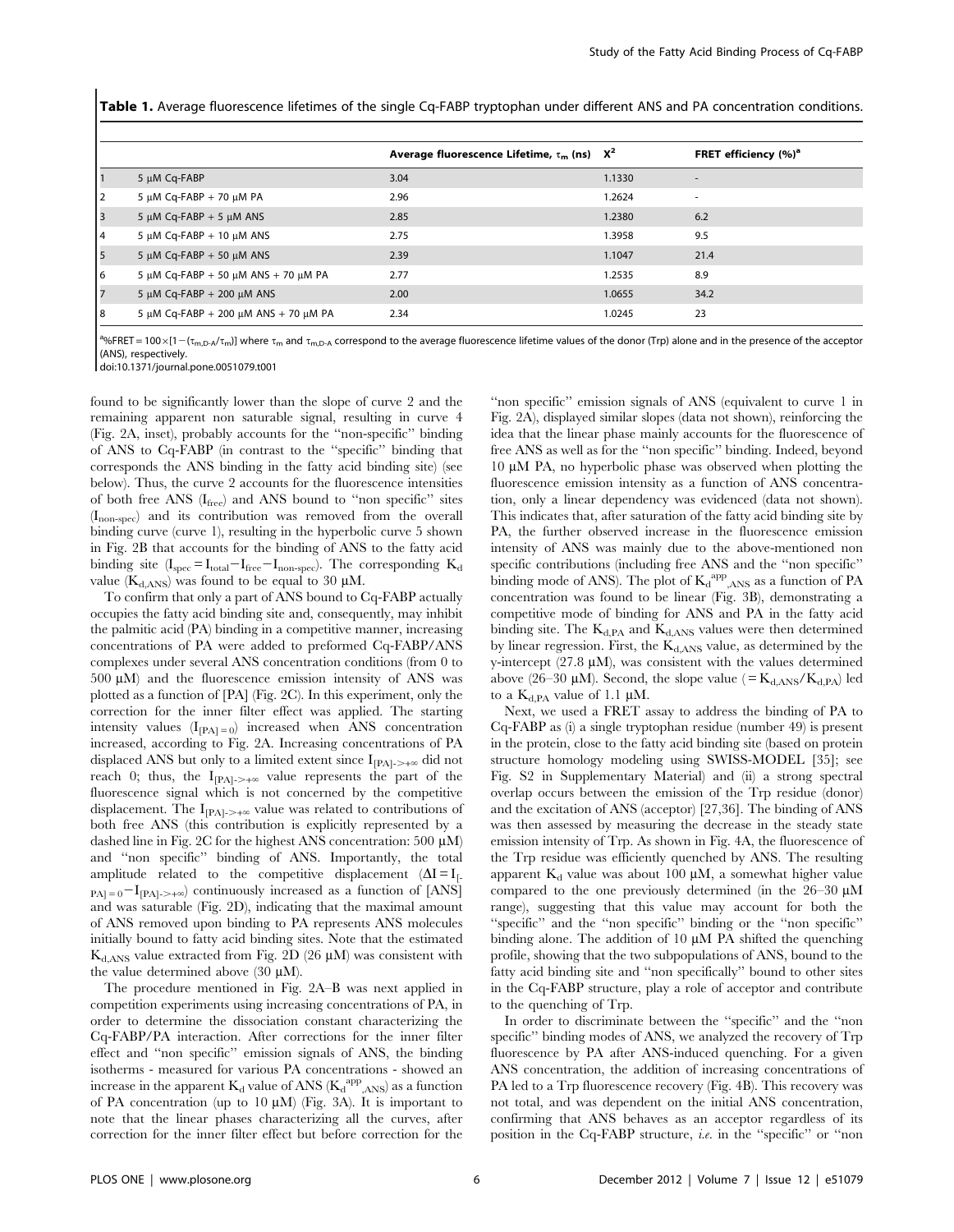

Figure 2. Binding of ANS to Cq-FABP. (A) The fluorescence emission intensity of ANS at  $25^{\circ}C$  ( $\lambda_{\rm exc}$  = 350 nm) was plotted as a function of [ANS] in buffer C containing 5 µM Cq-FABP (curve 1) or in buffer C without protein (curve 3). The curve 1 represents the total intensity ( $I<sub>total</sub>$ ) - after correction for the inner-filter effect - that accounts for both the ''specific'' and ''non specific'' signals (see text in the Results section). The calculated curve 2 represents a straight line having a slope equal to the one calculated in the linear part of curve 1 and that passes through the origin (0,0). This curve accounts for the ''non specific'' contributions in the ANS emission intensity: (i) the part of the emission fluorescence that originates from free ANS ( $I_{\text{free}}$ ) along the titration curve, corresponding to the experimental curve 3 (also reported in the inset), and (ii) the enhancement of the ANS fluorescence intensity due to the "non specific" binding ( $I_{\text{non spec}}$ ), corresponding to the calculated curve 4 (inset). (B) Resulting binding isotherm (curve 5) after removing the different "non specific" contributions from the overall binding curve:  $I_{spec} = I_{total} - I_{free} - I_{non spec}$  or curve 5 = curve 1–curve  $2 =$  curve 1–(curve 3+curve 4). The calculated K<sub>d</sub> (30 µM) is related to the specific binding of ANS to the fatty acid binding site. (C) The fluorescence emission intensity of ANS (I<sub>total</sub>) was plotted against [PA] (after correction for the inner filter effect). Several ANS concentrations were tested (from 0 to 500 µM (blue arrow): 0, 2.5, 5, 7.5, 10, 20, 50, 70, 100, 200, 300, 400, 500 µM) with 5 µM Cq-FABP. The dashed line in red represents the fluorescence intensity level, as determined experimentally, accounting for free ANS under condition of [ANS] = 500 µM.  $\Delta$ I corresponds to the displacement amplitude ( $\Delta I = I_{[PA]=0} - I_{[PA]+2}$ ), related to the "specific binding" of ANS (an example corresponding to 500 µM ANS is shown in red color).  $\Delta I$  was plotted against [ANS] (panel (D)). doi:10.1371/journal.pone.0051079.g002

specific'' binding site, with the ''non specific'' subpopulation preventing the total fluorescence recovery process. In contrast, the recovery amplitude specifically accounts for ANS molecules which are displaced upon binding of PA in the ''specific'' site. The amplitude of the FRET efficiency between [PA]<sub>0</sub> and [PA]<sub>+ $\infty$ </sub>  $( = \Delta_{\% \text{ FRET}})$  obtained for a given ANS concentration (see Fig. 4C), was related to the binding of ANS to the fatty acid binding site only. The  $\Delta_{\%}$  FRET value depends on the fraction of saturation related to the binding of ANS to the ''specific'' site. The plot of  $\Delta_{\% \rm FRET}$  as a function of [ANS] corresponds to a hyperbolic saturation curve which is characterized by a plateau value  $(\Delta_{\%})$ FRET, max) of 10% and an estimated  $K_d$  value of 27.6 for ANS (Fig. 4D), in accordance with other values (26–30  $\mu$ M).

The fluorescence average lifetime value  $(\tau_m)$  of the single Trp residue of Cq-FABP was found to be 3.04 ns and was not strongly influenced by the addition of 70  $\mu$ M PA (compare lines 1 & 2, Table 1). The addition of increasing concentrations of ANS, from 0 to 200  $\mu$ M, continuously decreased the  $\tau_m$  value, from 3.04 to 2.00 ns (lines 1, 3–5 and 7), confirming that FRET occurred between the single  $Trp$  residue and ANS. PA (70  $\mu$ M) was added to samples containing 5 µM Cq-FABP+50 or 200 µM ANS. Based on the results shown in Fig. 2C, 70  $\mu$ M of PA are sufficient to fully

displace ANS from the fatty acid binding site under these two ANS concentration conditions. As expected, the  $\tau_m$  values increased upon addition of PA in the two samples containing a mixture of Cq-FABP and ANS (from 2.39 to 2.77 ns for  $[ANS] = 50 \mu M$  – compare lines  $5 \& 6$  in Table  $1 -$  and from  $2.00$  to  $2.34$  ns for  $[ANS] = 200 \mu M$  – compare lines 7 & 8). However, these conditions were not sufficient to observe a total recovery of the initial  $\tau_{\rm m}$  value, 3.04 ns, as measured in the absence of acceptor.  $\Delta_{\% \text{FRET},\text{max}}$  values, based on lifetime values ( $\Delta_{\% \text{FRET}}$ .  $_{\text{max}}$  = 21.4%–8.9% = 12.5% for [ANS] = 50 µM (lines 5 & 6 in Table 1) and  $\Delta_{\% \text{FRET}, \text{max}} = 34.2\% - 23\% = 11.2\%$  for [ANS] = 200  $\mu$ M (lines 7 & 8)), were comparable to the value based on steady-state fluorescence intensities (10%), as determined in the previous section (Fig. 4D). This result confirms that the recovery of Trp fluorescence upon addition of PA is upper limited due to the non specific binding of ANS to Cq-FABP.

Kd,PA was next calculated using FRET experiments reported in Fig. 4B–C (fluorescence intensity or FRET efficiency, respectively, as a function of PA and ANS concentrations). Using the fluorescence intensity parameter (Fig. 4B), each curve (fluorescence intensity as a function of [PA] for a given ANS concentration) was fitted for the determination of the  $K_d$ <sup>app</sup>, PA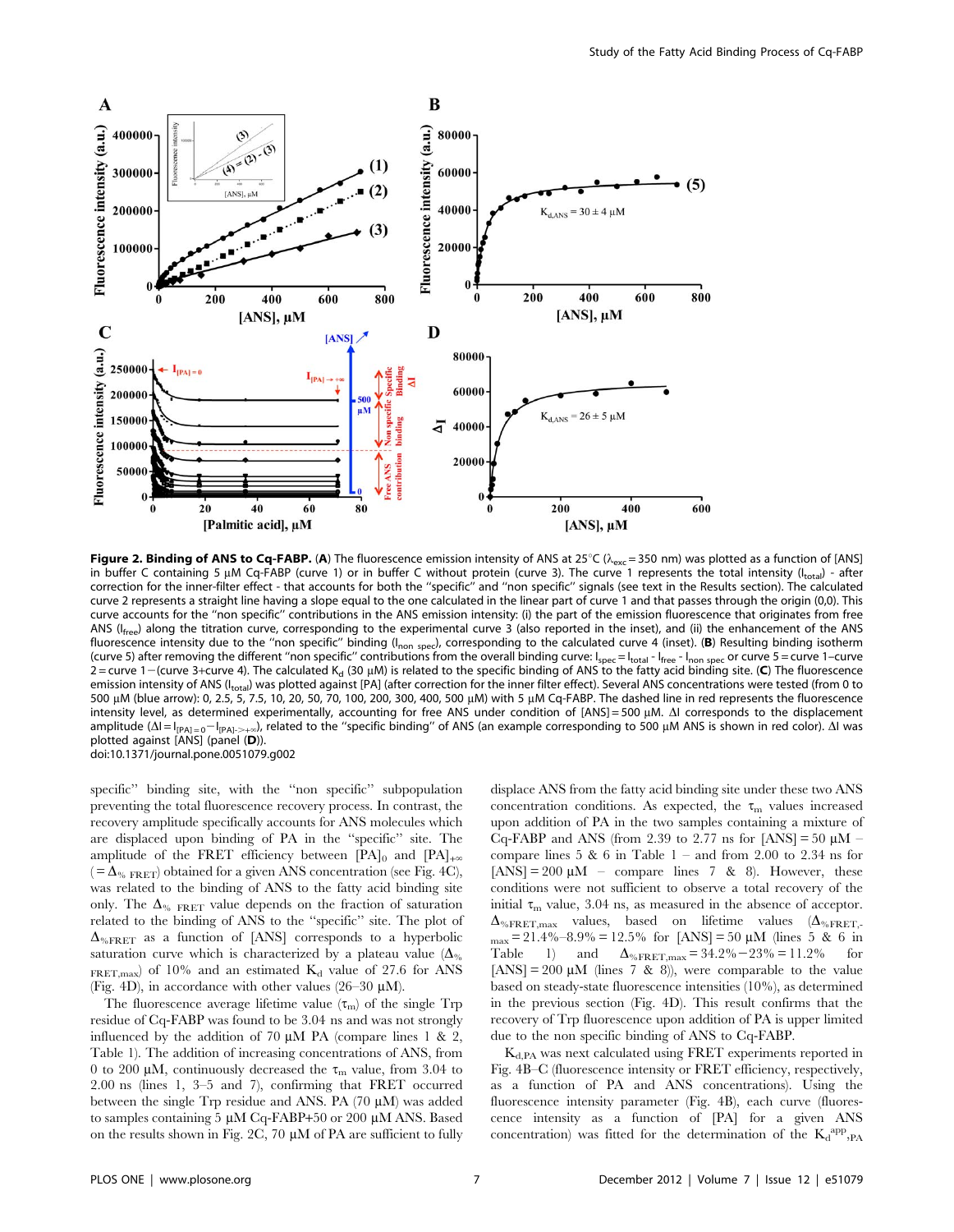

Figure 3. Binding of palmitic acid (PA) to Cq-FABP: competition experiments between PA and ANS. (A) Binding of ANS to the fatty acid binding site in the presence of increasing concentrations of PA (after the double correction in order to eliminate the inner filter effect and the "non specific" signal from ANS (= free ANS + "non specific" binding) as mentioned in Fig. 2). Experimental conditions were similar to those described in the legend of Fig. 2. The concentrations used for PA were: 0, 0.25, 0.5, 1, 2.5, 5, 7.5 and 10  $\mu$ M. The hyperbolic curves were fitted to determine the apparent  $K_d$  value of ANS ( $K_d^{app}$ <sub>ANS</sub>). (B)  $K_d$ <sup>al</sup> <sup>pp</sup><sub>,ANS</sub> as a function of PA concentration. The slope represents the  $K_{d,ANS}/K_{d,PA}$  ratio while the y-intercept represents  $K_{d,ANS}$ , according to Eq. 1. doi:10.1371/journal.pone.0051079.g003

value.  $K_d^{app}$ ,  $PA$  was then plotted as a function of [ANS] (Fig. 5A). The y-intercept value (corresponding to  $K<sub>d.PA</sub>$ ) and the slope value (corresponding to the  $K_{d,PA}/K_{d,ANS}$  ratio) led to  $K_{d,PA}$  values of 1.47 and 1.29  $\mu$ M, respectively (using an average  $K_{d,ANS}$  value of 27.85  $\mu$ M). A similar approach, but using the FRET efficiency parameter (Fig. 4C), led to  $K_{d,PA}$  values of 1.90 and 0.83  $\mu$ M, respectively (Fig. 5B). All these values were compatible with the one determined by monitoring ANS fluorescence ( $K_{d,PA} = 1.1 \mu M$ in Fig. 3B).

The measurement of the  $K_{d,FA}$  parameter is then possible by using one of the two above-mentioned competitive protein binding assay: (i) by monitoring the increase of ANS fluorescence signal or (ii) by measuring the FRET occurring between Trp and ANS. A special treatment is required in both approaches for accounting for the ''non-specific binding'' mode of ANS (the fluorescence of free ANS must be corrected in the first approach only). The two approaches yielded comparable K<sub>d,PA</sub> values, however the Rsquare of the former  $(R^2 = 0.9758$  in Fig. 3B) was found to be significantly higher than the R-square of the latter  $(R^2 = 0.9343)$ and 0.8848 in Fig. 5A and 5B, respectively). Therefore, the first procedure was used for a more systematic characterization of various fatty acids (PA, OA, LA, EPA and DHA). The  $K_{d,FA}$ values are reported in Table 2 (column 3). These values range from 1.1  $\mu$ M (for PA) to 5.8  $\mu$ M (for DHA), accounting for a linear relationship between the fatty acid binding free energy  $(\Delta G)$  and the length of the carbon chain (Fig. 6).

We wondered whether the above-mentioned problem related to ''non specific binding'' of ANS also exists when using other fluorescent probes such as DAUDA and cis-parinaric acid [37– 39]. First, we did not observe significant fluorescence enhancement of DAUDA in the presence of Cq-FABP compared to the intrinsic fluorescence of free DAUDA (Fig. S3A in Supplementary Material), suggesting that DAUDA does not bind or only poorly binds to Cq-FABP. This result was confirmed using the fluorescence anisotropy-based assay with BODIPY-C16 (see below) (inset of Fig. S3A). We found an  $IC_{50}$  value of 263  $\mu$ M (concentration of DAUDA that displaces 50% of BODIPY-C16 from the fatty acid binding site of Cq-FABP), indicating that the Cq-FABP/DAUDA complex is characterized by a very low affinity (apparent  $K_d$  value of  $\approx$  250 µM). In contrast, cis-parinaric acid was characterized by a significant fluorescence enhancement upon binding to Cq-FABP (Fig. S3B in Supplementary Material). The deduced  $K_d$  value (31.2  $\mu$ M) was similar to the one found for ANS. Importantly, competitive displacements assays using cisparinaric acid display a different behavior compared to similar experiments using ANS (Fig. S3C in Supplementary Material). Indeed, increasing concentrations of PA or other non-fluorescent fatty acids fully displaced cis-parinaric acid from Cq-FABP as evidenced by  $I_{[PA]\rightarrow+\infty}$  which actually reached 0, indicating that cis-parinaric acid specifically targets the fatty acid binding site of Cq-FABP. This is in sharp contrast to the competition results obtained with ANS from a qualitative point of view, and indicates that only the ''specific'' binding mode exists when using cisparinaric acid. The  $K_{d,FA}$  values characterizing several fatty acids are reported in Table 2 (column 4). These values are consistent with corresponding values obtained in ANS experiments.

In order to overcome the ''non specific binding'' problem of ANS-based experiments, we also used a fluorescently labeled fatty acid (BODIPY-C16) [40]. The binding of this fluorescent fatty acid was investigated by monitoring its steady-state fluorescence anisotropy (r) in the presence of varying concentrations of Cq-FABP. Briefly, fluorescence anisotropy measurements are based on the principle of photoselective excitation of a fluorophore by a polarized light, providing information about rotational motions of the fluorescently labeled molecule between photon absorption and emission. Some events such as overall rotational diffusion or flexibility are major causes of light depolarization. The binding of Cq-FABP to BODIPY-C16 increased the r value (from 0.01 to 0.13), by increasing the molecular size of the fluorescent moiety and/or by restricting the internal flexibility of the ligand. This allowed the calculation of the fractional saturation function,  $f<sub>b</sub>$ . A typical binding isotherm is shown in Fig. 7A. The corresponding  $K_d$  value ( $K_{d,Cl6}$ ) was found to be equal to 3.1 µM.

The affinities of non-fluorescent fatty acids (PA, OA, LA, EPA and DHA) for Cq-FABP were then measured using the fluorescence anisotopy-based assay in two ways. In the first approach, the anisotropy-based titration, as described above, was repeated in the presence of different concentrations of nonfluorescent fatty acids (a typical experiment with PA is shown in Fig. 7B). The corresponding  $K_{d,FA}$  values were then calculated using the measured apparent  $K_d$  value of BODIPY-C16  $(K_d^{app}, C_{16})$ , according to Eq. 5 (Fig. 8A and Table 3, column 2). In the second approach, the anisotropy-based assay was conducted in the presence of a given concentration of Cq-FABP  $(5 \mu M;$ corresponding to  $f_b \approx 0.8$ ) and increasing concentrations of non-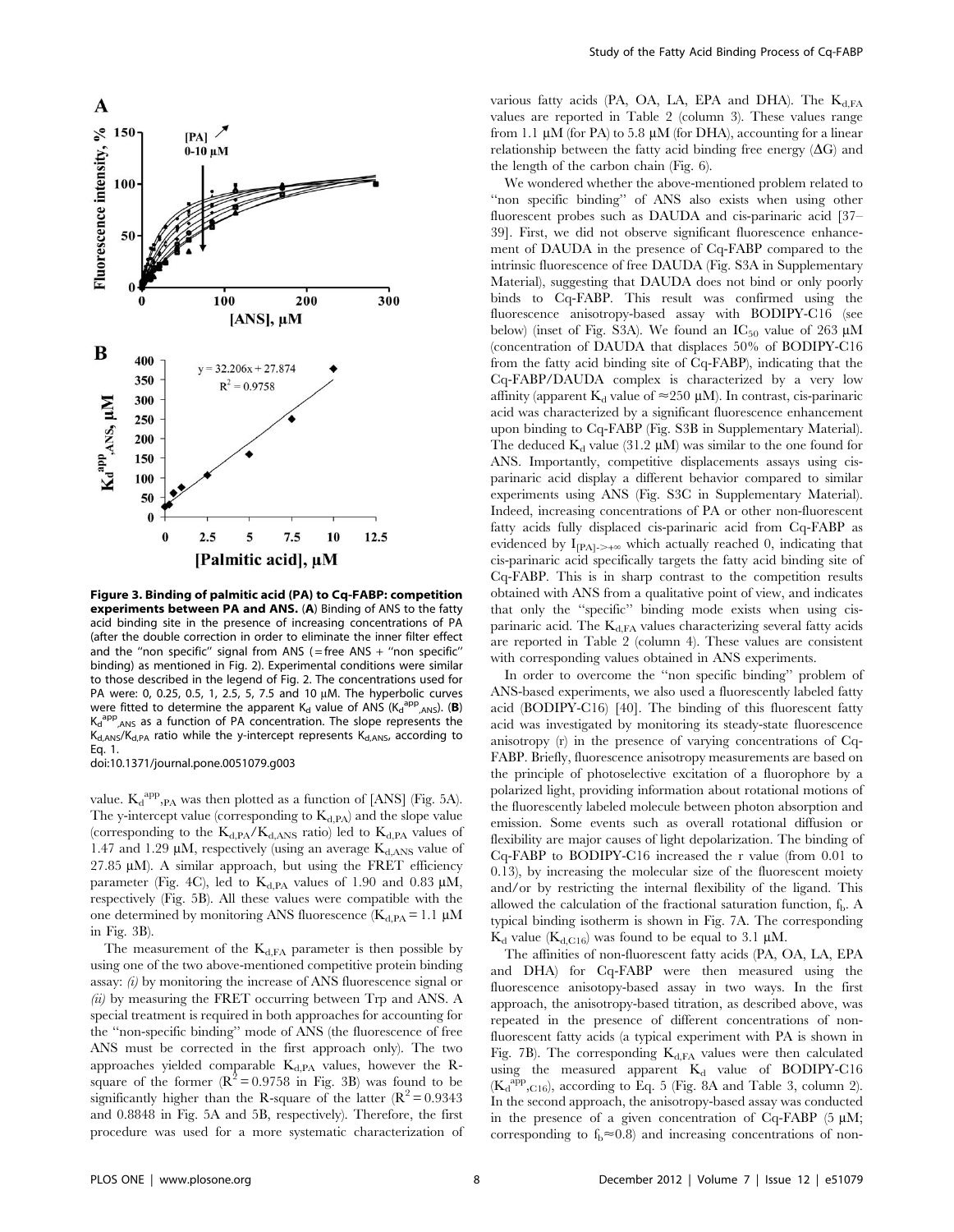

Figure 4. FRET between the W49 residue and ANS for monitoring the ANS binding to Cq-FABP. (A) The fluorescence emission of the Trp residue (excitation at 296 nm) was quenched upon addition of increasing concentrations of ANS, in the absence (white circles) or presence (black circles) of 10  $\mu$ M PA. The fluorescence intensity of Trp (panel (B)) or the FRET efficiency (%FRET; panel (C)) was plotted as a function of increasing PA concentrations, in the presence of various initial concentrations of ANS: 0, 2.5, 5, 7.5, 10, 20, 50, 70, 100, 200, 300, 400 and 500 µM. %FRET = 100 x[1 - (I<sub>[ANS]</sub>/I<sub>[ANS]</sub> = 0]] where I<sub>[ANS]</sub> = 0 and I<sub>[ANS]</sub> correspond to steady-state fluorescence intensity values of the donor alone (W49 residue) and in the presence of the acceptor (ANS), respectively. (D)  $\Delta_{\gamma_6FRET}$  as a function of ANS concentration.  $\Delta_{\gamma_6FRET}$  corresponds to the amplitude of the FRET efficiency between [PA]<sub>0</sub> and [PA]<sub>+ $\infty$ </sub> (as indicated in Fig. 4C for the highest ANS concentration, *i.e.* 500 µM), and is related to the quenching of the W49 residue by ANS bound to the fatty acid binding site only. The deduced  $K_{d,ANS}$  value was found to be 27.6 µM. doi:10.1371/journal.pone.0051079.g004

fluorescent FA (Fig. 8B). The resulting  $IC_{50}$  values were used to calculate the  $K_{d,FA}$  values according to Eq. 6 (Table 3, column 3). The two approaches led to similar results (compare columns 2 and 3 in Table 3). Moreover, these  $K_{d,FA}$  values were found to be in good agreements with those obtained by competition experiments based on the use of ANS or cis-parinaric acid. Using data contained in Table 3, a linear relationship between the fatty acid binding free energy  $(\Delta G)$  and the length of the carbon chain was observed (data not shown), confirming results shown in Fig. 6. Moreover, most of the tested non-fluorescent fatty acids fully displaced the BODIPY-C16 ligand from the fatty acid binding site of Cq-FABP, leading to a recovery of the low initial level of the r parameter, indicating that, in contrast to the ANS-based assay, the fluorescence anisotropy assay does not suffer from the ''nonspecific binding'' problem, making data analysis easier. Altogether, our data indicate that the fluorescence anisotropy-based assay is reliable and much less time-consuming than the ANS-based assay.

# Discussion

In this work, we present the cloning and a genomic/biochemical characterization of a new invertebrate FABP, named Cq-FABP, from *C. quadricarinatus*, a species of freshwater crayfish. Although its precise physiological function is still unclear, this protein is supposed to play an important role in the intracellular transport of long chain fatty acids and, putatively, is involved in signal transduction in the hepatopancreas of C. quadricarinatus [23]. The binding of several fatty acids playing differential effects on the growth and gonad maturation of female C. quadricarinatus [23] was then characterized by using four different procedures. Although all these procedures are based on the use of fluorescence and lead to similar results, they are not equivalent in terms of analysis and interpretation. Their advantages and/or limitations are discussed below.

We report on assays for the ligand-binding affinity of Cq-FABP, three of these procedures are based on competitive experiments using the steady-state fluorescence intensity of ANS or cisparinaric acid while the last one is based on competitive experiments using the steady-state fluorescence anisotropy of the fluorescent fatty acid analog BODIPY-C16. ANS was extensively used in the past for characterizing FABP/ligand interactions because most of the fatty acids commonly used are not fluorescent [33,34]. ANS displays little or no fluorescence when free in aqueous solvents; however, upon binding to internal hydrophobic cavities of proteins, ANS fluorescence is significantly enhanced. In ANS displacement assays, the release of ANS from FABP, induced by the binding of FA, can be revealed by motoring the decrease in the fluorescence emission intensity of ANS (upon direct excitation of ANS) (''intensity'' procedure; Fig. 2 & 3) or by monitoring the recovery of the Trp fluorescence initially quenched by the proximal ANS (''FRET'' procedure; Fig. 4 & 5). It is important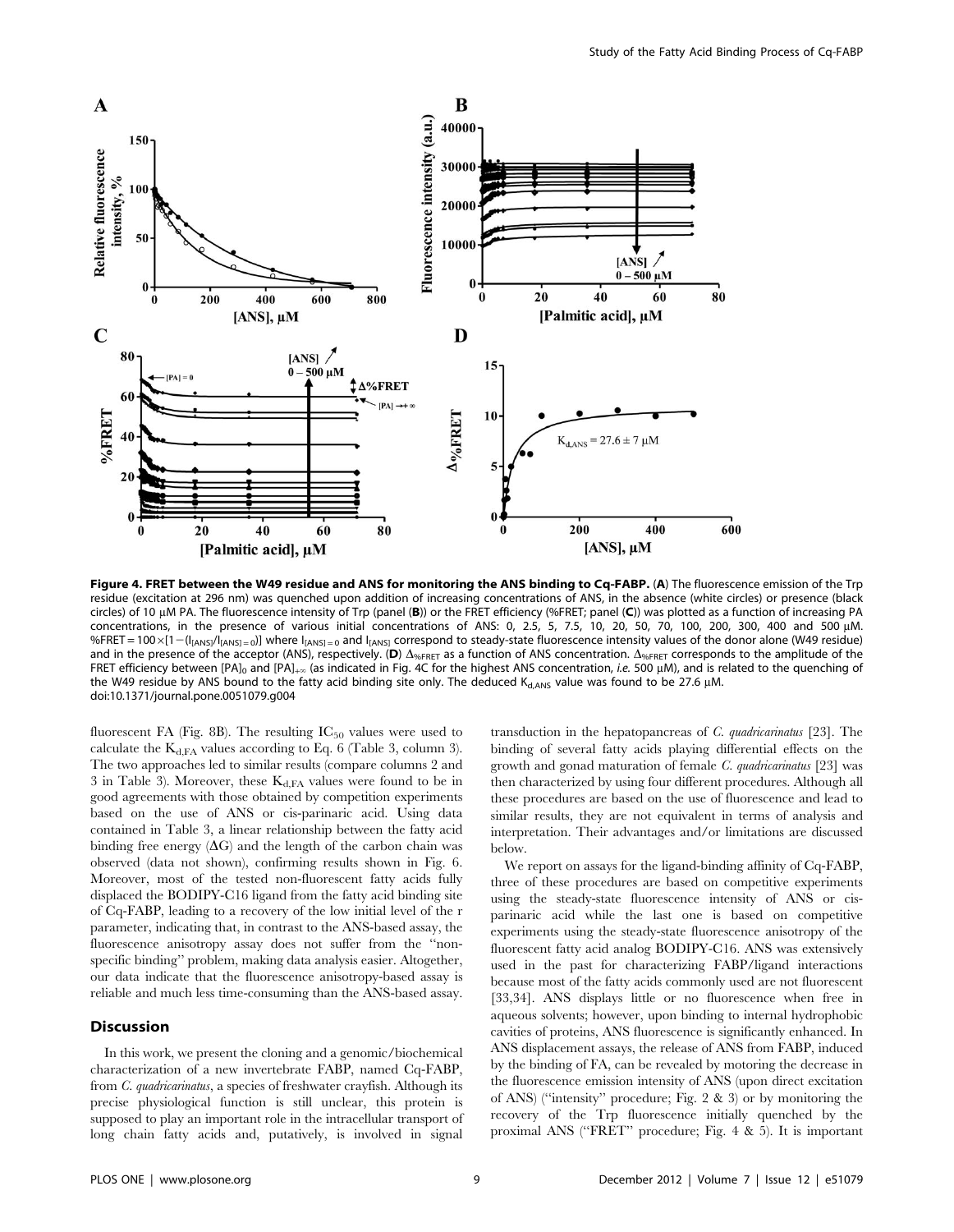

Figure 5. K<sub>d</sub><sup>app</sup>,<sub>PA</sub> as a function of ANS concentration. The linear regressions shown in panels (A) and (B) are related to  $K_d^{app}$ <sub>,PA</sub> values obtained by fitting binding isotherms shown in Fig. 4B and Fig. 4C, respectively. The  $K_d^{app}$ <sub>,PA</sub> value is related to ANS concentration by the following equation:  $K_{d,PA}^{app} = \frac{K_{d,PA}}{K_{d,ANS}} \times [ANS] + K_{d,PA}.$ doi:10.1371/journal.pone.0051079.g005

to note that, in the absence of any structural data for Cq-FABP, it is difficult to certify if the observed quenching of Trp can be simply explained by the energy transfer theory (based on a weak dipoledipole interaction) or by another mechanism involving exciton coupling as previously suggested for intestinal FABP (I-FABP) [41].

The two above-mentioned procedures obviously need a first correction for the inner-filter effect due to the relatively high ANS and protein concentrations used in the different assays. However, this correction alone is not sufficient in the former procedure. Indeed, as shown in the inset of Fig. 2, the fluorescence of free ANS is not negligible in micromolar concentration ranges. This correction is not always needed depending on the affinities of ANS and fatty acids. In the case of Cq-FABP, the apparent  $K_{d,ANS}$ value was 30  $\mu$ M, significantly higher than the value previously found for other FABPs (in the low micromolar range for I-FABP and L-FABP) [41–43], and thus required such a correction. In contrast to the ''intensity'' procedure, the fluorescence of free ANS is negligible when monitoring the fluorescence emission of Trp in the ''FRET'' procedure. Nevertheless, both procedures did not exclusively monitor the ANS binding to the fatty acid binding site of Cq-FABP (i.e. the ''specific'' site) and required an additional correction. The ''non specific'' binding of ANS to secondary binding sites of Cq-FABP is suggested by several independent



Figure 6. Linear relationship between the fatty acid binding free energy  $(\Delta G)$  and the number of carbon in the chain.  $\Delta G = -RT \times Ln$  (K<sub>d,FA</sub>). The different K<sub>d,FA</sub> values are reported in Table 2 and were measured using the procedure described in Fig. 3. doi:10.1371/journal.pone.0051079.g006

results: (i) The correction for the contribution of free ANS alone was not sufficient to yield a hyperbolic titration curve in the ''intensity'' procedure (Fig. 2A–B). (ii) The displacement of ANS using increasing concentrations of PA was not total (Fig. 2C). Importantly, when the relative change in fluorescence intensity between the sample containing the Cq-FABP/ANS mixture and the corresponding sample containing an excess of PA  $(\Delta I = I_{\text{L}})$  $_{PA} = 0$ <sup>-I</sup> $_{[PA] \rightarrow +\infty}$ ) was used for protein titration (Fig. 2D), the measured  $K_{d,ANS}$  was similar to the one determined by direct titration (Fig. 2B).  $(iii)$  A similar behavior was observed using the "FRET" procedure, *i.e.* the enhancement of the steady-state fluorescence of Trp after ANS displacement upon PA binding was not total (Fig. 4). The  $\Delta\%$ FRET parameter was then used for titration and the deduced  $K<sub>dANS</sub>$  was consistent with values obtained by other procedures.  $(iv)$  Accordingly, the presence of an excess of PA was not sufficient to observe a total recovery of the initial fluorescence lifetime of Trp (as measured in absence of ANS) in samples containing different Cq-FABP/ANS mixtures (Table 1), confirming that Trp quenching might be also due to the presence of ANS molecules bound to other sites in Cq-FABP, distinct to the FA binding site.

The amphipathic nature of ANS makes possible both hydrophobic and electrostatic interactions with proteins [44]. The former may account for the ANS binding to protein cavities, including the internal cavity of FABPs, whereas the latter, involving ion pair formation, could explain the non specific binding mode with cationic groups of the protein. Non specific binding of ANS to FABP, due to its amphipathic nature, was rarely observed or reported (the 2:1 stoichiometry previously reported for the binding of ANS to L-FABP [45,46] is not considered here as non specific – see below -). However, Prendergast and collaborators have shown that such a non specific binding mode actually occurs with I-FABP that could be counteracted by increasing ionic strength [41]. Here, we show that a non specific binding mode of ANS also exists in Cq-FABP and can be analytically discarded, but only by accomplishing an extensive competition study, i.e. by varying concentrations of both ANS and the ligand of interest.

The non specific problem does not occur when monitoring either the steady-state fluorescence intensity of cis-parinaric acid, an intrinsically fluorescent polyunsaturated fatty acid or the steady-state fluorescence anisotropy of BODIPY-C16, a fluorescently labelled fatty acid analog. Due to their chemical nature, these two compounds target specifically the fatty acid binding site,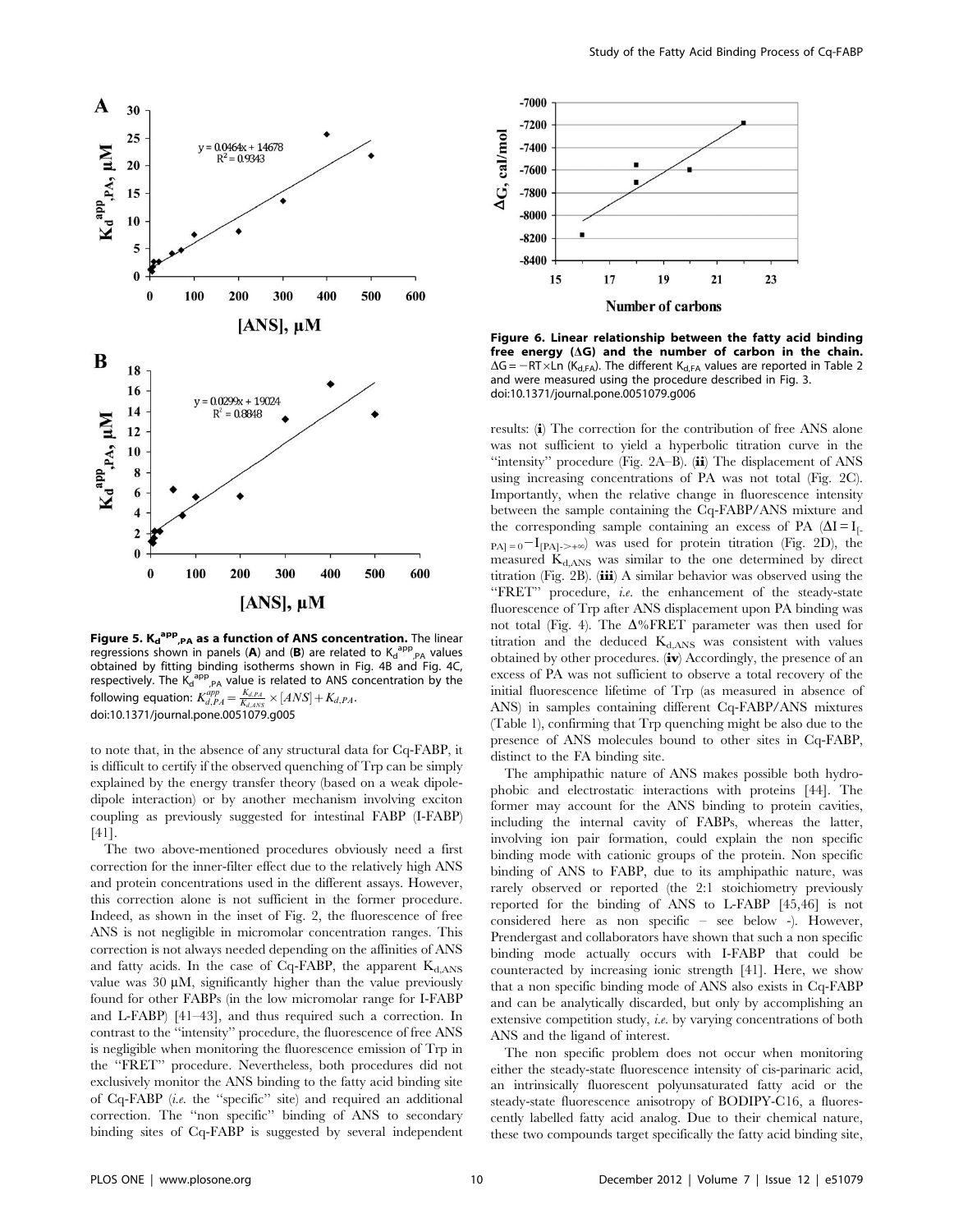| <b>Fatty acid</b>           | Length of the carbon chain (number of carbon) | $K_{d,FA}(\mu M)^a$ | $K_{d,FA}(\mu M)^b$ |  |
|-----------------------------|-----------------------------------------------|---------------------|---------------------|--|
| Palmitic acid (PA)          | C16                                           | $1.1 \pm 0.3$       | $1.8 \pm 0.4$       |  |
| Oleic acid (OA)             | C <sub>18</sub>                               | $2.4 \pm 0.4$       | $1.3 \pm 0.6$       |  |
| linoleic acid (LA)          | C18                                           | $3.1 \pm 0.5$       | $3.3 \pm 0.7$       |  |
| Eicosapentaenoic acid (EPA) | C20                                           | $2.9 \pm 0.3$       | nd                  |  |
| Docosahexaenoic acid (DHA)  | C <sub>22</sub>                               | $5.8 \pm 0.3$       | $4.4 \pm 0.8$       |  |

Table 2. K<sub>d</sub> values characterizing the affinities of different fatty acids for Cq-FABP using fluorescence intensity assays.

<sup>a</sup>calculated from equilibrium displacement experiments using the fluorescence intensity of ANS.

 $^{b}$ calculated from the IC<sub>50</sub> values (see Eq. 2) using the fluorescence intensity of cis-parinaric acid.

nd: not determined.

doi:10.1371/journal.pone.0051079.t002

minimizing non specific binding to secondary binding sites. The anisotropy value of BODIPY-C16 significantly increased upon binding to Cq-FABP and, thanks to the additivity law of anisotropy, the titration curve was directly plotted without any correction requirement (filter effect, fluorescence of the free probe, non specific binding in the case of ANS) (Fig. 7). Equilibrium displacement experiments could then be easily conducted (Fig. 8); the measured values of  $K<sub>d,FA</sub>$  were similar to those measured by ANS- or cis-parinaric acid-based assays (Tables 2 and 3).

The comparison of previously reported binding affinities of other FABPs yields to a large range of  $K_{d,FA}$  values (from the



Figure 7. Binding isotherm characterizing the formation of the BODIPY-C16/Cq-FABP complex as measured by steady-state fluorescence anisotropy. (A) 200 nM of BODIPY-C16 was incubated in the presence of increasing concentrations of Cq-FABP. The steadystate fluorescence anisotropy was then measured as described in Materials and Methods. The fraction of ligands in the bound state  $(f_b)$ was calculated according to Eq. 4. (B) Competition experiment showing titration curves obtained at different concentrations of non-fluorescent FA. In the experiment shown, PA was used at 0, 0.5, 1, 2 or 3  $\mu$ M. doi:10.1371/journal.pone.0051079.g007

nanomolar/submicromolar to the low micromolar concentration range), depending on the nature of the FABP and the ligandbinding assay [3,20,37]. Here, we found that the affinities of Cq-FABP for natural fatty acids as well as for BODIPY-C16 were in the same range, with  $K_d$  values in the low micromolar range. In comparison with the two best-characterized human FABPs, I- or L-FABP, which display affinities in the nanomolar range [33,42,47], these affinities are significantly lower. ANS also binds Cq-FABP with a moderate affinity ( $K_{d,ANS} \approx 30 \mu M$ ), compared to other values published in the literature  $(K_d = 3-7 \mu M)$  for I- and L-FABP [41–43];  $K_d = 1.7 \mu M$  for FABP4 [6]). Further structural studies are required for understanding these differences. Moreover, we found that the Cq-FABP/DAUDA interaction was characterized by a very low affinity ( $K_d \approx 250 \mu M$ ) as found by others for B-FABP and E-FABP [37], H-FABP [20,48], M-FABP and A-FABP [20]. It is important to note that this low affinity is not a general feature characterizing all FABPs since L-FABP and I-FABP bind DAUDA with a relative good affinity  $(K_d)$  in the low micromolar range) [20,37,48].

Regarding the affinity of Cq-FABP for various FA (i.e. PA, OA, LA, EPA, DHA), we found a relationship between the affinity and the length of the carbon chain, with the highest affinity obtained for the shortest FA (PA), suggesting that steric effects primarily influence the interaction of FA in the binding cavity of Cq-FABP. Note that cis-parinaric acid that contains 18 carbon atoms in its aliphatic tail is characterized by a lower affinity than expected based on the above-mentioned relationship, most likely due its unusual conjugated tetraene motif. Our results suggest that, if solubility is generally an important factor for contributing to the overall binding energy - as previously reported for several FABP family members [49,50] - this is not the main factor to be considered here. Indeed, OA and LA display similar  $K_d$  values which are significantly higher than the  $K_d$  of PA (Tables 2 & 3) while PA and OA display similar solubility and these two FAs are five-fold less soluble than LA [49]. A similar relationship was observed with I-FABP but not with L-FABP for which no significant difference was observed between PA, OA, DHA and LA in terms of binding affinity [51]. In the case of I-FABP, it was shown that the differential interaction of several lipophilic compounds is not primarily driven by solubility properties or partition coefficients [43]. Most likely, the influence of the carbon chain length depends on the size of the ligand binding cavity within FABP. This influence could be only evidenced with proteins containing a relatively small cavity. As underlined above for the 2:1 stoichiometry of the ANS:L-FABP complex, it is well known that most of the ligands – including FAs – bind to L-FABP at two sites [45]. Accordingly, L-FABP cavity is much larger than other FABPs and can accommodate a large size spectrum of ligand [8];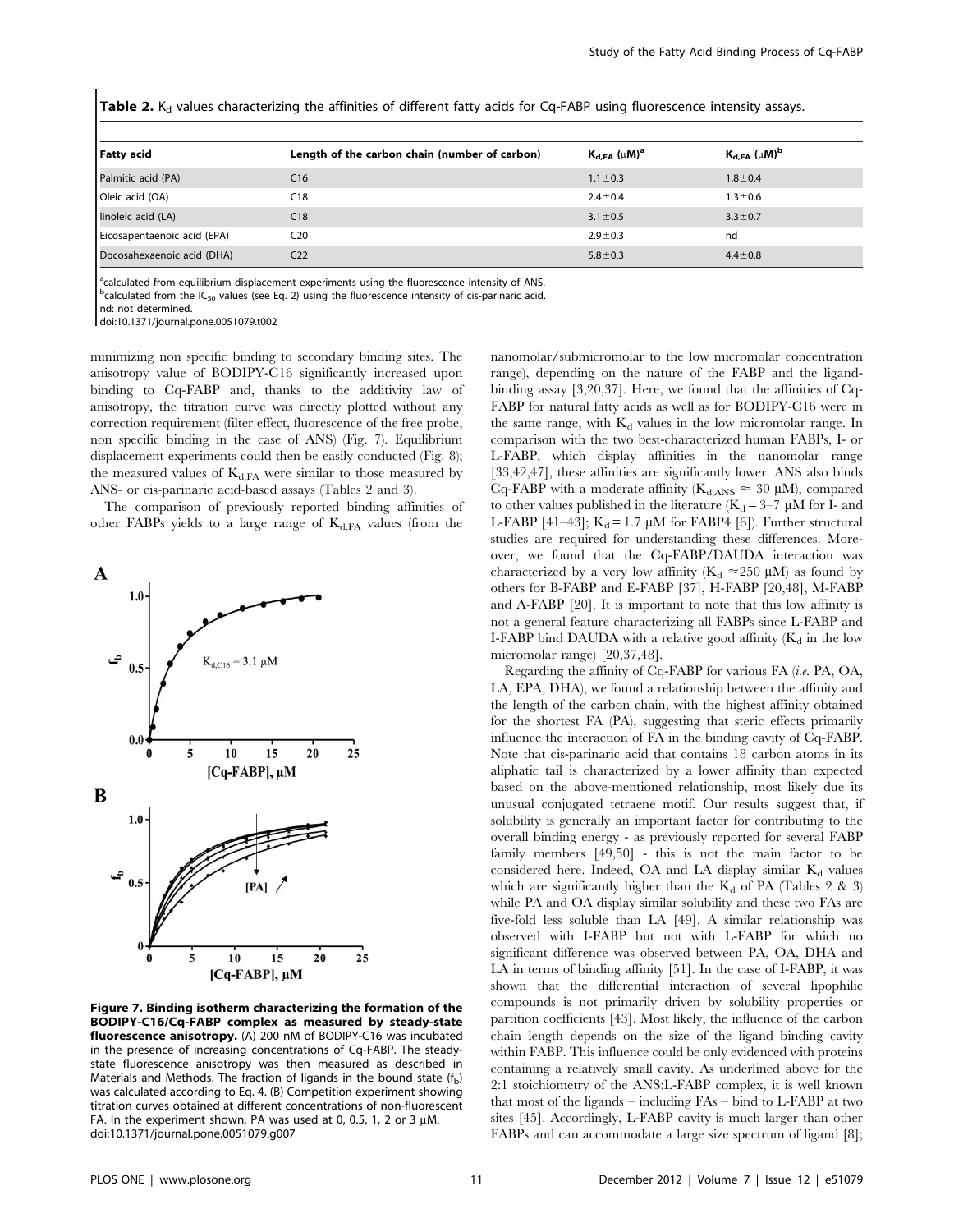

Figure 8. Measurements of  $K_{d,FA}$  values using the fluorescence anisotropy assay. (A) The fraction of BODIPY-C16 in the bound state ( $f_b$ ) as a function of [Cq-FABP] was measured at different concentrations of non-fluorescent FA (a typical experiment is shown in Fig. 7B for PA). The K<sub>d</sub><sup>app</sup>, <sub>C16</sub>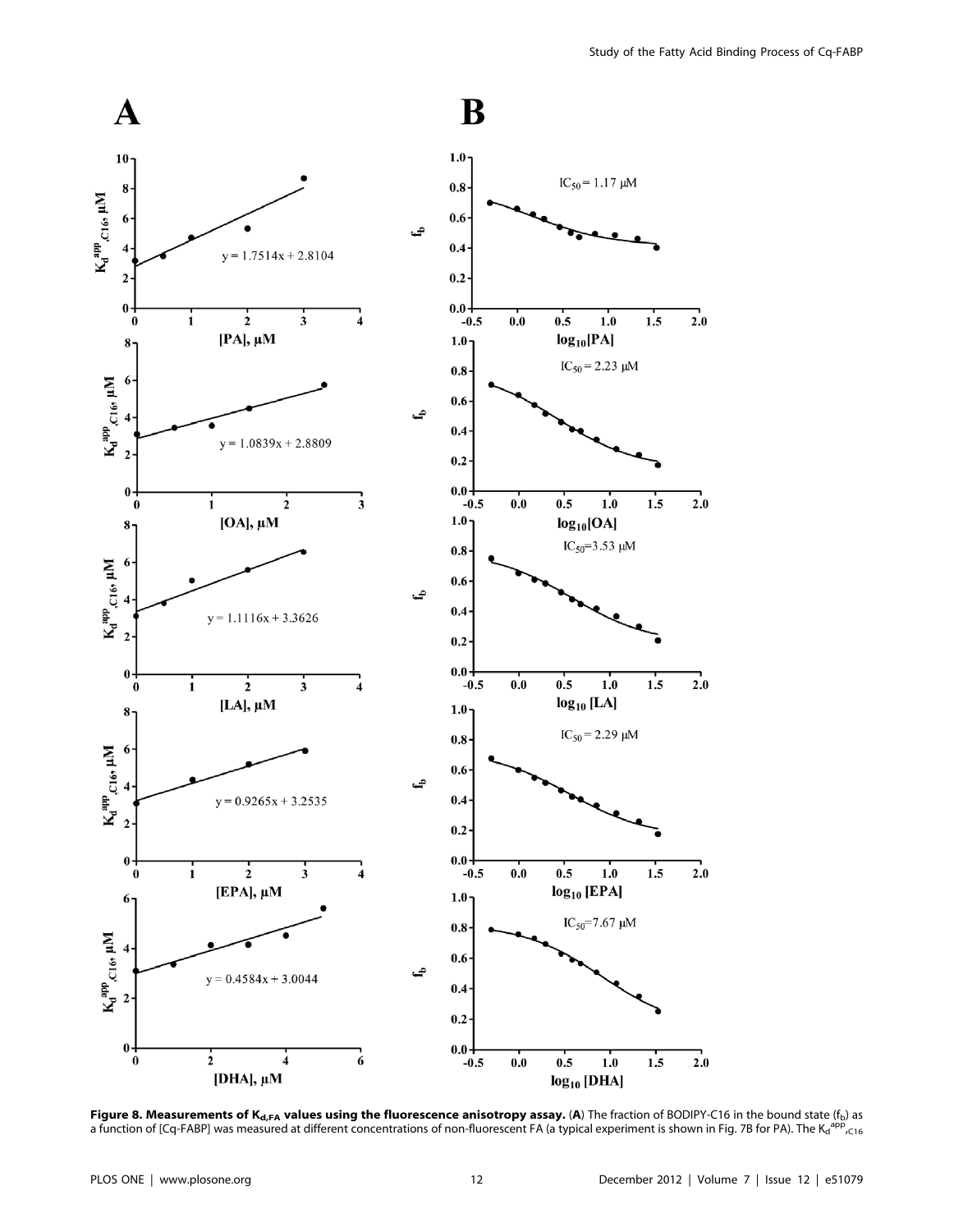value (apparent K<sub>d</sub> value obtained for a given concentration of FA) was then plotted against [FA]. The linear regression was used to calculate K<sub>d FA</sub>, according to Eq. 5 (the slope corresponds to the K<sub>d,C16</sub>/K<sub>d,FA</sub> ratio where K<sub>d,C16</sub> = 3.1 µM, as determined in Fig. 7A). The concentration of BODIPY-C16 was 200 nM. The different K<sub>d,FA</sub> values are reported in Table 3 (column 2). (B) The fraction of BODIPY-C16/Cq-FABP complexes was measured as a function of the concentration of non-fluorescent FA, using 200 nM BODIPY-C16 and 5  $\mu$ M Cq-FABP. The resulting IC<sub>50</sub> values were then used for calculations of K<sub>d,FA</sub> values (Table 3, column 3), according to the Cheng-Prusoff relationship (Eq. 6). The different fatty acids tested were (from top to bottom): palmitic acid (PA), oleic acid (OA), linoleic acid (LA), eicosapentaenoic acid (EPA) and docosahexaenoic acid (DHA). doi:10.1371/journal.pone.0051079.g008

for instance, L- and I-FABP have binding cavities of 610 and 353  $\AA^2$ , respectively [45,52].

It is generally accepted that FABPs from different tissues display differential affinities for a given FA while FABPs from the same tissue, but from different species, may display similar affinities. Previous studies indicate that the different affinities of FABP types may reflect tissue-specific differences in FA metabolism and function [37,50]. The tissue distribution of Cq-FABP mRNA was quantified using real-time quantitative RT-PCR. The highest amount was found in the hepatopancreas of  $C$ . quadricarinatus (Fig. S1A in Supplementary Material). The corresponding gene expression level was strongly dependent on the diet treatment in terms of long chain FA content, with the highest mRNA amount observed with commercial feed  $(\approx$  nine-fold higher than that obtained with pork lard as a dietary lipid source) (Fig. S1B in Supplementary Material); commercial feed and pork lard contain the highest and the lowest amount of long chain FA (e.g. C20–22), respectively [23]. This result suggests that the overall amount of long chain FA up-regulates the gene expression level of Cq-FABP, representing a first level of regulation, even though no conclusion about the existence of transcriptional up-regulation by specific FA can be drawn from these data. Such an overall up-regulation of Cq-FABP transcription by long chain FAs could compensate their lower affinities for Cq-FABP compared to FAs with shorter carbon chains (Table 2 & 3).

However, the possibility of a parallel specific down-regulation mechanism cannot be definitively ruled out. Indeed, we have previously shown that linoleic acid (LA) significantly increased the hepatopancreatic vitellogenin (Vg) gene expression [23]. It is considered that optimizing feed formulation enhances egg quality, gonad maturation and fecundity in crustaceans. In particular, vitellogenesis reflects nutrient requirements and is predictable of dietary lipid requirement. Interestingly, in this context, using female red claws in an intermolt stage (to avoid the influence of moulting in Vg synthesis [53]), we found that Vg gene expression was significantly dependent on the diet treatment. Among the different tested lipid sources (fish oil, peanut oil, soybean oil, pork lard, commercial), optimal Vg gene expression level – accounting for ovarian maturation - was observed with soybean oil diet, characterized by high LA content which is the predominant

ovarian poly-unsaturated fatty acid (Vg expression levels are reported together with Cq-FABP expression levels in Fig. S1B). Lower Vg gene expression was obtained with fish oil and commercial diets, characterized by high EPA and DHA contents. Anticorrelation of Vg and Cq-FABP expressions is suggested in the present study, at least in the LA context, as the soybean oil diet led to the second weakest expression level of Cq-FABP. Altogether, our results highlight a key role of Cq-FABP in female broodstock quality which strongly influences gonad maturation, fecundity and the quality of both eggs and juveniles, according to previous reports [54–56]. We hypothesize a specific LA-mediated down regulation of Cq-FABP at the transcriptional level and that Cq-FABP could negatively regulate the Vg gene expression. Considering that  $(i)$  FAs can regulate gene expression at the transcriptional level in a FABP-dependent manner  $[57-59]$ ,  $(ii)$  FABPs play a role in gene regulation via Peroxisome proliferator-activated receptors (PPARs), which are nuclear receptors acting as transcription factors of genes involved in lipid and energy metabolism [5,58,60,61], one can reasonably assume that regulation of Vg expression in C. quadricarinatus could be mediated by an invertebrate PPAR homologue in a Cq-FABP-dependent manner.

We have previously measured the composition of long chain FA (total or hepatopancreas) after a diet of commercial feed [23]. Interestingly, the levels of the various FA strongly parallel binding affinities (Table 3). Cq-FABP displays lower affinities for long chain unsaturated fatty acids such as DHA (C22) and higher affinities for FAs with shorter carbon chains (C16–18), favoring a preferential intracellular accumulation and transport of the second category of FA. Previous studies have shown that if long chain unsaturated FAs such as EPA and DHA are crucial for marine crustacean species, they are more dispensable in freshwater crustacean species - such as C. quadricarinatus - as they can be replaced by other FAs (e.g.  $C18:2$  and  $C18:3$ ) [62,63]. This is also in accordance with a specific role of Cq-FABP in the regulation of Vg expression, as it was previously shown that EPA and DHA are inefficiently utilized during vitellogenesis [23]. We propose that the binding affinity and selectivity of FABP are adapted to the prevalence of various FAs in the hepatopancreas and could represent therefore a second level of regulation of intracellular

| <b>Table 3.</b> K <sub>d</sub> values characterizing the affinities of different fatty acids for Cq-FABP using the fluorescence anisotropy assay. |  |  |
|---------------------------------------------------------------------------------------------------------------------------------------------------|--|--|
|---------------------------------------------------------------------------------------------------------------------------------------------------|--|--|

| Fatty acid                  | $K_{d,FA}(\mu M)^a$ | $K_{d,FA}(\mu M)^b$ | FA composition (%<br>of total FA) Total <sup>c</sup> | FA composition (% of total FA)<br>Hepatopancreas <sup>a</sup> |
|-----------------------------|---------------------|---------------------|------------------------------------------------------|---------------------------------------------------------------|
| Palmitic acid (PA)          | $1.6 \pm 0.3$       | $1.15 \pm 0.2$      | $21.05 \pm 0.15$                                     | $24.73 \pm 1.61$                                              |
| Oleic acid (OA)             | $2.6 \pm 0.3$       | $2.15 \pm 0.4$      | $14.14 \pm 0.09$                                     | $25.21 \pm 0.84$                                              |
| linoleic acid (LA)          | $3.0 \pm 0.4$       | $3.4 \pm 0.4$       | $14.8 \pm 0.17$                                      | $19.45 \pm 1.03$                                              |
| Eicosapentaenoic acid (EPA) | $3.5 \pm 0.4$       | $2.2 \pm 0.4$       | $11.53 \pm 0.10$                                     | $5.23 \pm 0.17$                                               |
| Docosahexaenoic acid (DHA)  | $6.6 \pm 0.5$       | $7.4 \pm 0.7$       | $10.51 \pm 0.11$                                     | $4.39 \pm 0.12$                                               |

<sup>a</sup>calculated from the  $K_d^{app}$ ,  $C16$  values, using Eq. 5.<br>begleaded from the IC values using Eq. 6.

<sup>b</sup>calculated from the IC<sub>50</sub> values, using Eq. 6.<br><sup>c,d</sup>from reference [23]. Fatty acid composition (<sup>c</sup> total; <sup>d</sup> in the hepatopancreas) was measured in C. *quadricarinatus,* after a diet of commercial feed as described doi:10.1371/journal.pone.0051079.t003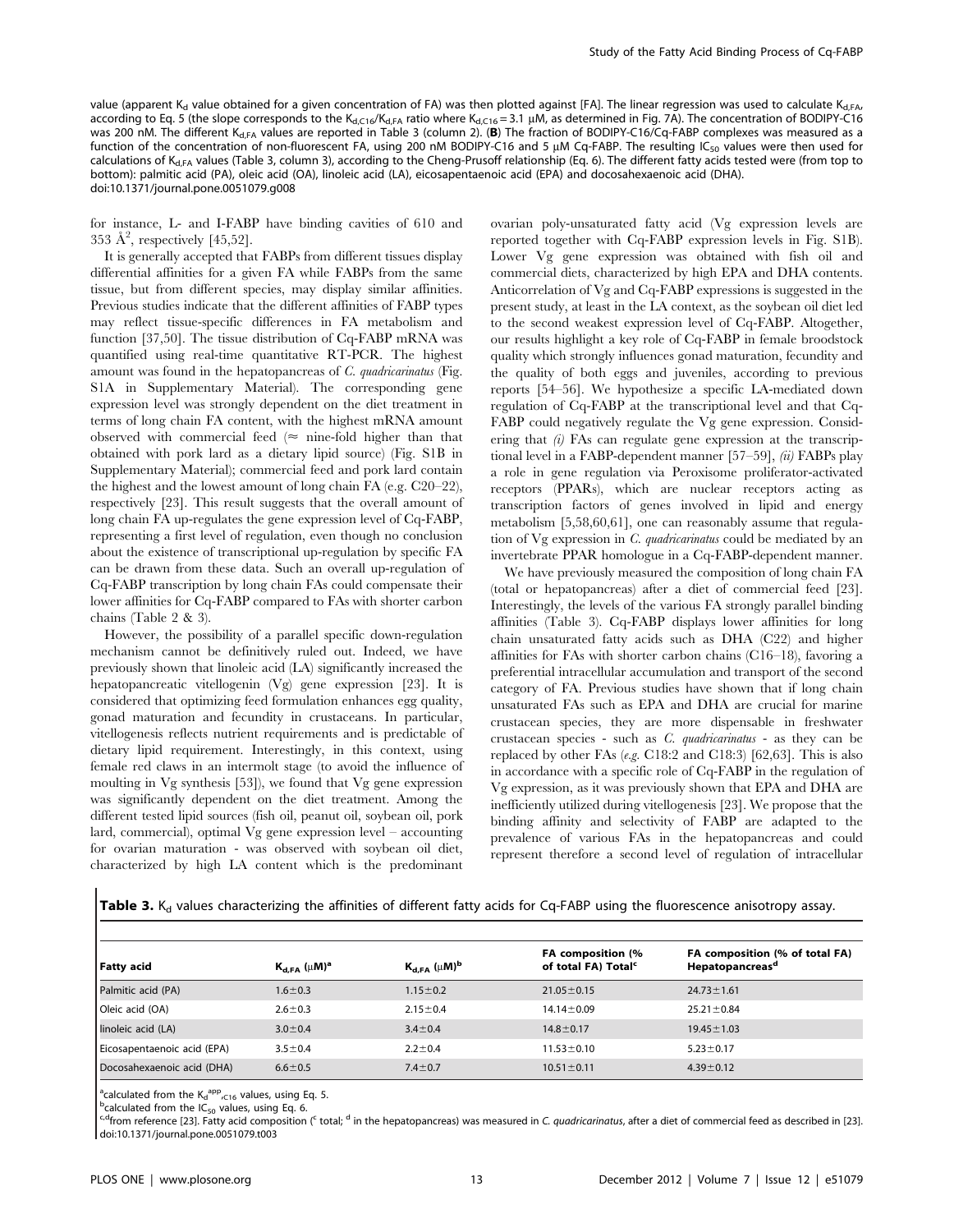trafficking and metabolism of FA in the C. quadricarinatus hepatopancreas.

### Supporting Information

Figure S1 Quantitative RT-PCR analysis of Cq-FABP mRNA. (A) Tissue distribution of Cq-FABP mRNA. qRT-PCR experiments were performed as described in Materials and Methods. The gene expression level in each tissue is expressed as a relative value compared to the lowest expression level (in testis). (B) Effect of dietary lipid sources on the Cq-FABP mRNA level in hepatopancreas of female C. quadricarinatus (top). The fatty acid composition of different diets is indicated in [23]. The gene expression level of vitellogenin (Vg) was recently studied by one of us under similar conditions [23]. The corresponding values are reported on the bottom histogram. The gene expression levels of Cq-FABP and Vg are expressed as relative values compared to the ''fish oil'' group (arbitrary reference). (TIF)

Figure S2 Cq-FABP structure model obtained by homology modeling. The proposed three-dimensional structure of Cq-FABP was generated using the SWISS-MODEL Protein Structure and Model Assessment Tools [64]. The possible fatty acid binding site of Cq-FABP (delineated by residues Arg 107, Arg 127 and Tyr 129) is located in the center of the cavity. The single tryptophan residue (Trp 49) used in FRET experiments is explicitly shown. Trp 49 is also located in the cavity, in close proximity to the entrance of the cavity.

(TIF)

#### References

- 1. Esteves A, Ehrlich R (2006) Invertebrate intracellular fatty acid binding proteins. Comparative Biochemistry and Physiology C-Toxicology & Pharmacology 142: 262–274.
- 2. Soderhall I, Tangprasittipap A, Liu H, Sritunyalucksana K, Prasertsan P, et al. (2006) Characterization of a hemocyte intracellular fatty acid-binding protein from crayfish (Pacifastacus leniusculus) and shrimp (Penaeus monodon). Febs Journal 273: 2902–2912.
- 3. Storch J, Thumser AEA (2000) The fatty acid transport function of fatty acidbinding proteins. Biochimica et Biophysica Acta-Molecular and Cell Biology of Lipids 1486: 28–44.
- 4. Zimmerman AW, Veerkamp JH (2002) New insights into the structure and function of fatty acid-binding proteins. Cellular and Molecular Life Sciences 59: 1096–1116.
- 5. Levin LB, Ganoth A, Amram S, Nachliel E, Gutman M, et al. (2010) Insight into the interaction sites between fatty acid binding proteins and their ligands. Journal of Molecular Modeling 16: 929–938.
- 6. Jenkins AE, Hockenberry JA, Nguyen T, Bernlohr DA (2002) Testing of the portal hypothesis: Analysis of a V32G, F57G, K58G mutant of the fatty acid binding protein of the murine adipocyte. Biochemistry 41: 2022–2027.
- 7. Ockner RK, Manning JA, Poppenhausen RB, Ho WK (1972) A binding protein for fatty acids in cytosol of intestinal mucosa, liver, myocardium, and other tissues. Science 177: 56–58.
- 8. Atshaves BP, Martin GG, Hostetler HA, McIntosh AL, Kier AB, et al. (2010) Liver fatty acid-binding protein and obesity. Journal of Nutritional Biochemistry 21: 1015–1032.
- 9. Storch J, McDermott L (2009) Structural and functional analysis of fatty acidbinding proteins. Journal of Lipid Research 50: S126–S131.
- 10. Chmurzynska A (2006) The multigene family of fatty acid-binding proteins (FABPs): Function, structure and polymorphism. Journal of Applied Genetics 47: 39–48.
- 11. Yan J, Gong YW, She YM, Wang GQ, Roberts MS, et al. (2009) Molecular mechanism of recombinant liver fatty acid binding protein's antioxidant activity. Journal of Lipid Research 50: 2445–2454.
- 12. Duplus E, Forest C (2002) Is there a single mechanism for fatty acid regulation of gene transcription? Biochemical Pharmacology 64: 893–901.
- 13. Cao HM, Gerhold K, Mayers JR, Wiest MM, Watkins SM, et al. (2008) Identification of a lipokine, a lipid hormone linking adipose tissue to systemic metabolism. Cell 134: 933–944.
- 14. Guillou H, Zadravec D, Martin PGP, Jacobsson A (2010) The key roles of elongases and desaturases in mammalian fatty acid metabolism: Insights from transgenic mice. Progress in Lipid Research 49: 186–199.

Figure S3 Measurements of  $K_{d,FA}$  values using fluorescence intensity-based competitive displacement assay. (A) Emission intensity of DAUDA in the absence (white triangles) or in the presence of  $5 \mu M$  Cq-FABP (black circles) suggesting that DAUDA does not bind to Cq-FABP. Inset: Competition between DAUDA and BODIPY-C16 for the binding to Cq-FABP using the fluorescence anisotropy assay (see Figures 7 & 8). The fraction of BODIPY-C16/Cq-FABP complexes  $(f_b)$  was measured as a function of DAUDA concentration, using 200 nM BODIPY-C16 and 5 µM Cq-FABP. The resulting  $IC_{50}$  value (263 µM) was used for the calculation of the apparent  $K_d$  value ( $\approx 250 \mu M$ ; according to the Cheng-Prusoff relationship) characterizing the Cq-FABP/ DAUDA complex. (B) Binding isotherm for Cq-FABP/cis parinaric acid interaction (measured in buffer C supplemented with  $10\%$  DMSO  $(v/v)$  based on the enhancement of fluorescence emission of cis-parinaric acid upon binding to  $C_q$ -FABP (5  $\mu$ M). (C) Competitive displacement assay using Cq-FABP  $(5 \mu M)$ , cisparinaric acid  $(7 \mu M)$  and increasing concentrations of nonfluorescent FA. The resulting  $IC_{50}$  values were then used for calculations of  $K_{d,FA}$  values (Table 2, column 4), according to the Cheng-Prusoff relationship (Eq. 2). The different fatty acids tested were (from left to right): palmitic acid (PA), oleic acid (OA), linoleic acid (LA), and docosahexaenoic acid (DHA). (TIF)

### Author Contributions

Conceived and designed the experiments: JL JCB YZ ED. Performed the experiments: JL EH HW FS LW. Analyzed the data: JL EH OD PT LW. Wrote the paper: JL ED.

- 15. Haunerland NH, Chisholm JM (1990) Fatty-Acid Binding-Protein in Flight-Muscle of the Locust, Schistocerca-Gregaria. Biochimica et Biophysica Acta 1047: 233–238.
- 16. Evans JD, Wheeler DE (1999) Differential gene expression between developing queens and workers in the honey bee, Apis mellifera. Proceedings of the National Academy of Sciences of the United States of America 96: 5575–5580.
- 17. Gong YN, Li WW, Sun JL, Ren F, He L, et al. (2010) Molecular cloning and tissue expression of the fatty acid-binding protein (Es-FABP) gene in female Chinese mitten crab (Eriocheir sinensis). Bmc Molecular Biology 11.
- 18. Esteves A, Portillo V, Ehrlich R (2003) Genomic structure and expression of a gene coding for a new fatty acid binding protein from Echinococcus granulosus. Biochimica et Biophysica Acta-Molecular and Cell Biology of Lipids 1631: 26– 34.
- 19. Jakobsson E, Alvite G, Bergfors T, Esteves A, Kleywegt GJ (2003) The crystal structure of Echinococcus granulosus fatty-acid-binding protein 1. Biochimica et Biophysica Acta-Proteins and Proteomics 1649: 40–50.
- 20. Veerkamp JH, van Moerkerk HTB, Prinsen CFM, van Kuppevelt TH (1999) Structural and functional studies on different human FABP types. Molecular and Cellular Biochemistry 192: 137–142.
- 21. Gu PL, Gunawardene YINS, Chow BCK, He JG, Chan SM (2002) Characterization of a novel cellular retinoic acid/retinol binding protein from shrimp: expression of the recombinant protein for immunohistochemical detection and binding assay. Gene 288: 77–84.
- 22. Folli C, Ramazzina I, Percudani R, Berni R (2005) Ligand-binding specificity of an invertebrate (Manduca sexta) putative cellular retinoic acid binding protein. Biochimica et Biophysica Acta-Proteins and Proteomics 1747: 229–237.
- 23. Li JY, Guo ZL, Gan XH, Wang DL, Zhang MF, et al. (2011) Effect of different dietary lipid sources on growth and gonad maturation of pre-adult female Cherax quadricarinatus (von Martens). Aquaculture Nutrition 17: E853–E860.
- 24. Glatz JF, Veerkamp JH (1983) A radiochemical procedure for the assay of fatty acid binding by proteins. Anal Biochem 132: 89–95.
- 25. Mita R, Beaulieu MJ, Field C, Godbout R (2010) Brain fatty acid-binding protein and omega-3/omega-6 fatty acids: mechanistic insight into malignant glioma cell migration. J Biol Chem 285: 37005–37015.
- 26. Hohoff C, Borchers T, Rustow B, Spener F, van Tilbeurgh H (1999) Expression, purification, and crystal structure determination of recombinant human epidermal-type fatty acid binding protein. Biochemistry 38: 12229–12239.
- 27. Lakowics JR (2006) Principles of Fluorescence Spectroscopy, 3rd Ed., Springer-Verlag New York Inc., New York.
- 28. Delelis O, Carayon K, Guiot E, Leh H, Tauc P, et al. (2008) Insight into the integrase-DNA recognition mechanism: A specific DNA-binding mode revealed by an enzymatically labeled integrase. J Biol Chem.